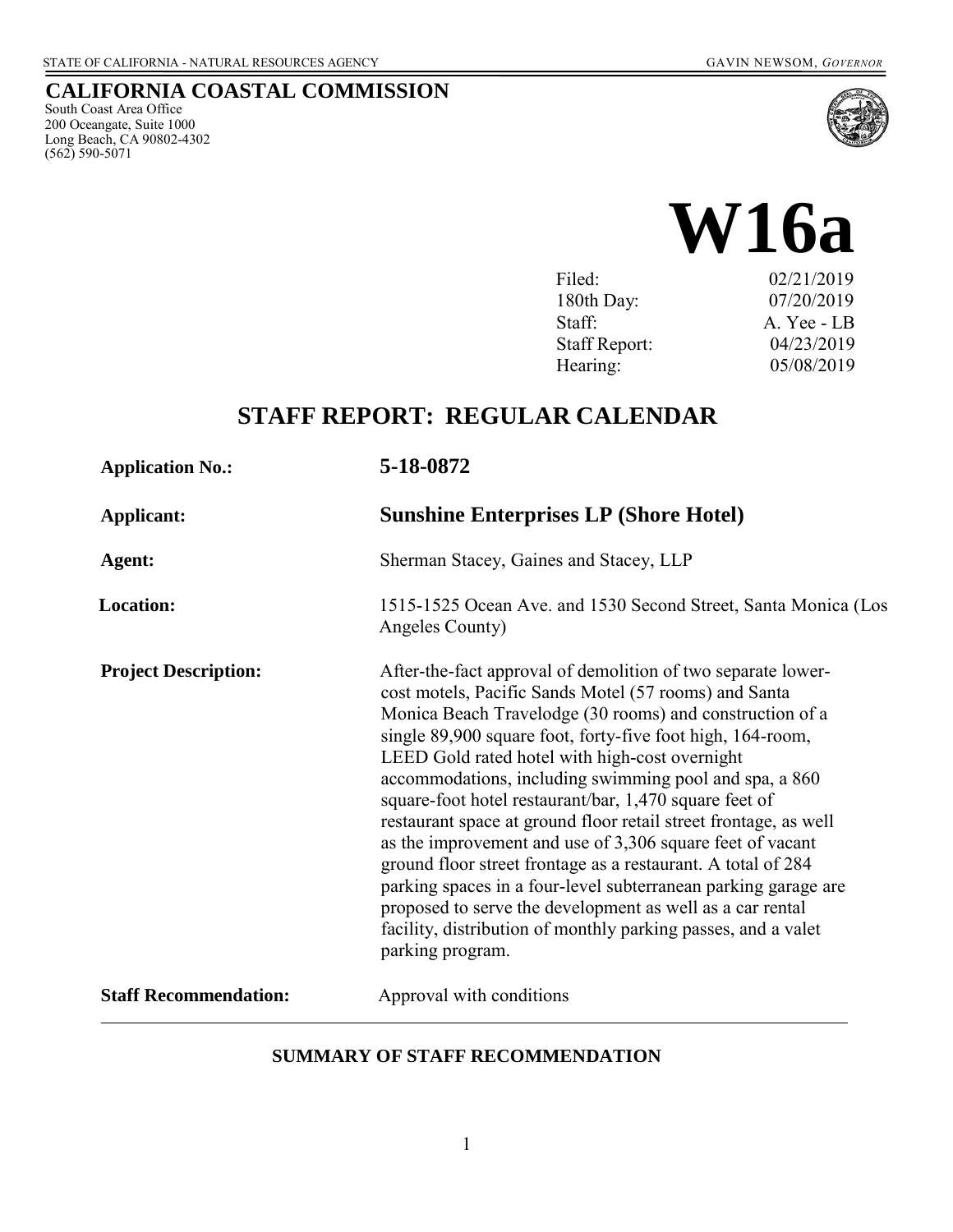Commission staff is recommending **APPROVAL** of the project with conditions. The project raises significant issues concerning the loss of low-cost overnight visitor accommodations, unpermitted development, and public access.

The applicant is seeking after-the-fact approval for: demolition of two separate motels, Pacific Sands Motel (57 rooms) and Santa Monica Beach Travelodge (30 rooms) and construction of a single 89,900 square-foot, forty-five feet high, 164-room hotel with high-cost overnight accommodations, including swimming pool and spa, an 860 square-foot hotel restaurant/bar, and two restaurant spaces, one with frontage on Ocean Ave. (1,470 square feet) and one with frontage on Second Street (3,306 square feet). A total of 284 parking spaces in a four-level subterranean parking garage is proposed to serve the development as well as the other proposed uses, including a car rental facility, distribution of monthly contract parking passes, and a valet parking program.

On June 11, 2009, the Commission previously approved a CDP application (5-09-040) for demolition of the two motels and construction of a new 164 room low- to moderate-cost hotel, subject to special conditions including three "prior-to-issuance" conditions concerning archeological resources, geology, and water quality. The applicant did not fulfill these conditions prior the permit's expiration date of June 11, 2011, nor did the applicant submit an extension request, therefore the permit for the development was never issued and expired. Nevertheless, by 2011, the applicant had already undertaken the proposed demolition of the two existing low-cost budget motels, as well as construction of the new hotel.

The constructed hotel differs from the project that was proposed by the applicant and approved by the Commission in 2009 in several significant ways. In 2009, the applicant proposed to replace the existing budget motels with a low- to moderately-priced hotel with a room rate of \$164 per night. No restaurant was to be provided in the "limited amenities" facility. Today, the constructed hotel, called the "Shore Hotel," is a self-described "boutique hotel" with 164 rooms. Overnight rates for rooms currently range from \$309 to \$812 per night, plus a mandatory \$25 "destination fee" per room per night. Additionally, hotel guests are charged \$45 per day for valet in the four-level underground parking garage with 284 spaces. The associated retail space fronting Ocean Ave. is currently operated as a 1,470 square foot restaurant, while a 3,306 square foot retail space on the property's Second Street side is currently vacant. Improvements to and use of this space as a restaurant is part of this permit application.

On January 15, 2014, Commission enforcement staff sent a notice of violation (V-5-13-029) to the applicant, informing the applicant that it should submit an "after the fact" permit application before February 14, 2014 for the unpermitted development. On January 7, 2015, almost one year after the notice of violation, the applicant submitted a new CDP application for after-the-fact approval of the subject unpermitted development (CDP 5-15-0030). However, on September 9, 2015, the Commission denied CDP application 5-15-0030, in part because the recommended mitigation (\$2,929,197) for loss of lower-cost overnight accommodations was found to be insufficient to bring the project into compliance with Coastal Act policies that protect existing lower-cost visitor-serving facilities including lower-cost overnight accommodations and encourage new lower-cost visitorserving facilities. Thus, following further discussions with both enforcement and permitting staff, on August 29, 2018, the applicant filed the current permit application (5-18-0872), again seeking after-the-fact approval for demolition of the two low-cost motels and construction of the Shore Hotel, and approval of the accessory development and uses onsite, but this time having reached agreement with permit staff on a much larger in-lieu fee to mitigate for the impacts to lower-cost overnight accommodations.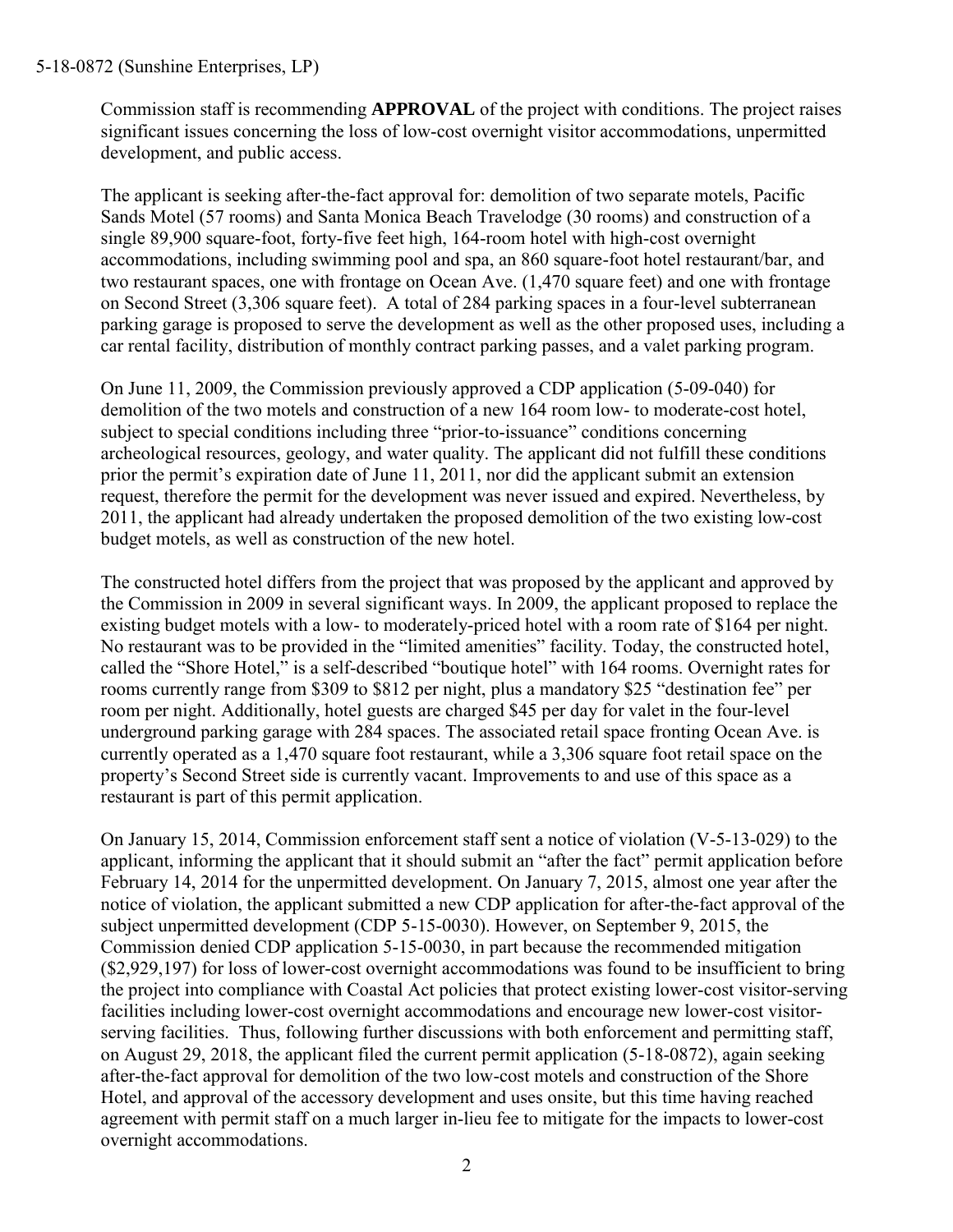The Coastal Act requires protection and provision of lower-cost visitor and recreational facilitates, including overnight accommodations pursuant to Section 30213 of the Coastal Act. When existing lower-cost accommodations are converted into or replaced by higher-cost accommodations or other land uses, the supply of lower-cost overnight accommodations in the coastal zone is reduced. The conversion of lower-cost visitor-serving facilities to high-cost facilities is described in the Commission's recently adopted Environmental Justice Policy as "a barrier to access for those with limited income, and contributes to increase coastal inequality." In past Commission actions, the Commission has required payment of an in-lieu fee for each lower-cost room lost plus 25% of the new high-cost rooms constructed in excess of the number of lower-cost rooms lost, in order to mitigate for the loss of lower-cost overnight accommodations both now and in the future.

In the case of the proposed project, the two lower-cost motels that previously existed onsite contained a total of 72 lower-cost rooms. The new boutique hotel has 164 new high-cost rooms. Therefore, consistent with prior Commission actions and in order to off-set the loss of lower-cost overnight accommodations resulting from the proposed project, the applicant must pay an in-lieu mitigation fee to compensate for both the loss of the 72 lower-cost rooms and the failure to provide 25% of the new rooms at lower-cost rates. The Commission has typically required 25% of new higher-cost visitor accommodations to be provided at lower cost in order to ensure that overnight accommodations in the Coastal Zone are available at a range of price points and typologies. The payment of an in-lieu fee based on the total impact to the supply of lower-cost overnight accommodations within the coastal zone in Santa Monica represents adequate mitigation that can be used to fund future lower-cost overnight accommodations in the region, consistent with Section 30213 of the Coastal Act.

In 2009, the City of Santa Monica imposed a condition of approval on the low- to moderate-cost hotel project proposed at that time, that mitigation for the lost lower-cost rooms be paid in the event that overnight rates increased in the future. In 2013, the City informed the hotel operator that the rates were in excess of the low to moderately priced rates and that mitigation of approximately \$16,000 per room for the loss of 72 low cost hotel rooms onsite would be required, which the applicant subsequently paid to the City. However, the City-imposed mitigation fee is not sufficient mitigation for the lower-cost overnight accommodations that were demolished, and did not address the failure to provide 25% of the new hotel rooms at a lower-cost rate. As detailed in Section E of this staff report, the mitigation fee for in-kind replacement of the lost motel rooms is \$100,000 per room. In its 2015 denial of CDP 5-15-0030, the Commission found that unit-for-unit replacement of lost lower-cost motel with hostel beds was insufficient and therefore inconsistent with Section 30213 of the Coastal Act. After deducting the mitigation fee the applicant already paid to the City, **Special Condition 7** requires the applicant to submit the remaining in-lieu mitigation fee (\$8,288,312.00), and ensures the funds will be directed toward a public entity such as the California Department of Parks and Recreation, the State Coastal Conservancy, or a non-profit organization to provide for low-cost overnight accommodations elsewhere in the coast. The preferred use of the inlieu fee is for the replacement of the lost motel rooms, however the condition was written broadly to allow for any form of lower-cost visitor accommodation. Only as conditioned to adequately mitigate for the impact to the supply of lower-cost visitor-serving accommodations can the project be found consistent with Section 30213 of the Coastal Act.

Other special conditions imposed by the Commission ensure the project is consistent with the public access and recreation provisions of the Coastal Act. To ensure that the proposed new development does not impact public access opportunities to the coast, the development must provide adequate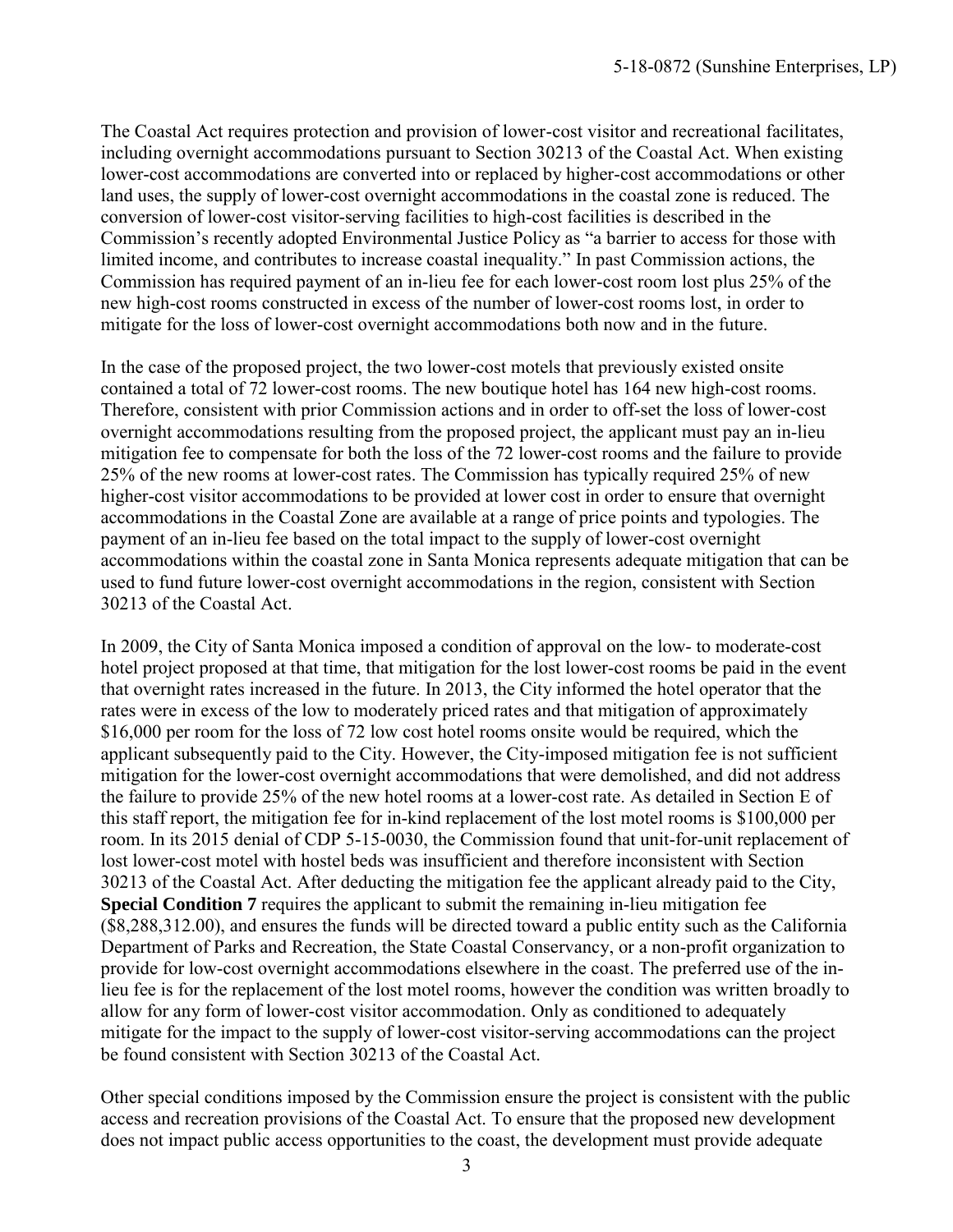parking for the proposed facilities. The development provides a total of 284 parking spaces in the subterranean garage, which includes the 209 parking spaces estimated to be necessary for the hotel and related uses, as well as a surplus of 75 parking spaces. **Special Condition 6** requires that the development continue to provide a minimum of 284 parking spaces, assuring that approximately 75 spaces will be available for public use. In addition, per Section 30252 of the Coastal Act, new development must minimize energy consumption and vehicle miles traveled and facilitate the provision of transit service in order to maintain and enhance public access. Therefore, **Special Condition 6** also requires alternative transportation programs for all hotel, associated retail and restaurant employees, and guests. **Special Condition 5** ensures that all hotel rooms shall be available to the general public and not privatized by long-term occupancy or otherwise restricted from public use. The Commission also imposes **Special Condition 1**, which limits the uses and development for the proposed project and requires an amendment to this permit or a new coastal development permit for any changes to the development, including, but not limited to the parking provisions, land use, or intensification of use. **Special Condition 4** ensures continued compliance with local conditions imposed on the project.

**Special Condition 2** requires that the applicant pay litigation costs should the Commission have to defend its approval of the proposed development against a third-party litigant. **Special Condition 3**  requires a deed restriction incorporating the terms and conditions of this permit. Only as conditioned can the development be found consistent with the Coastal Act.

Staff recommends approval as conditioned.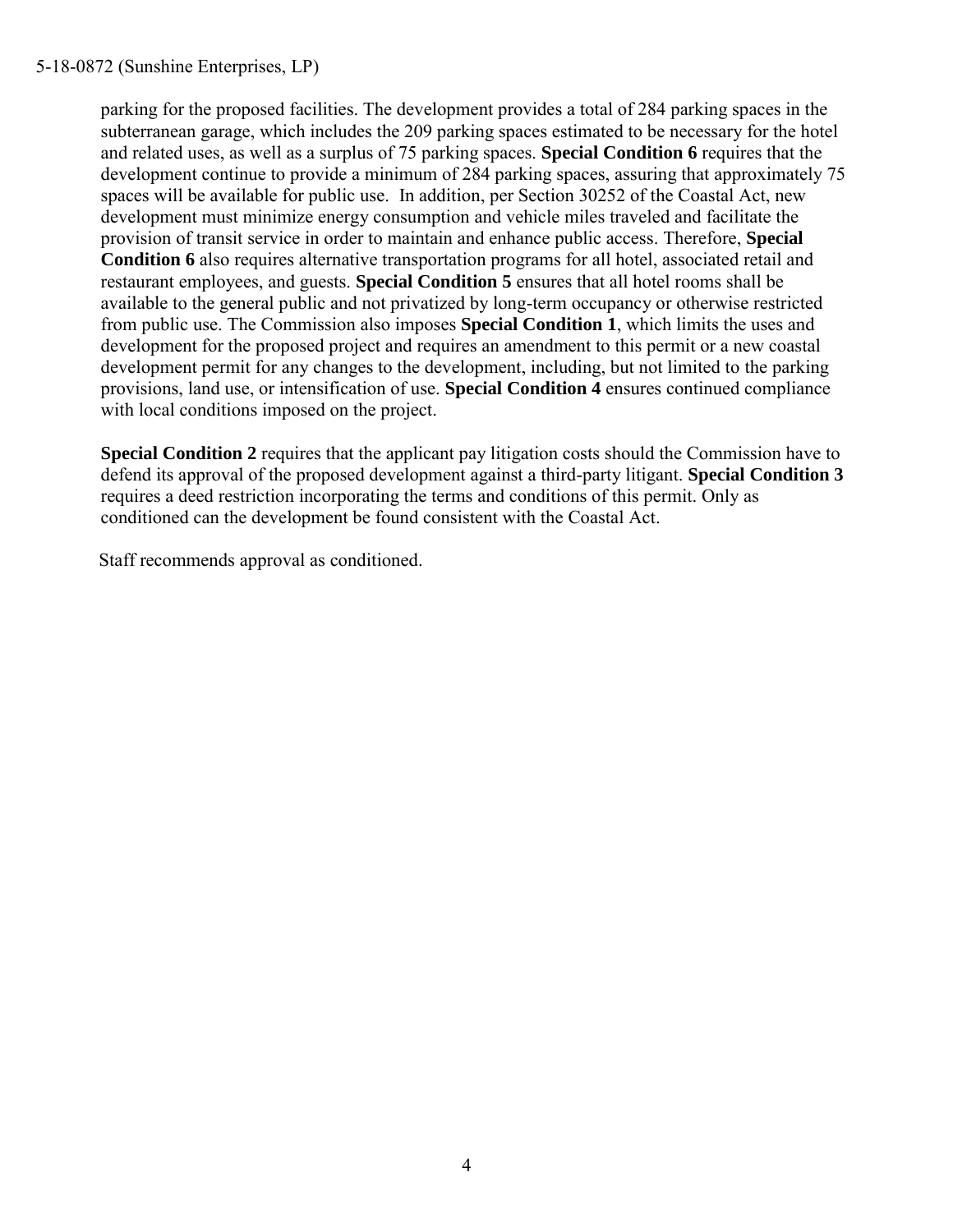# **TABLE OF CONTENTS**

| I. |              | <b>MOTION AND RESOLUTION</b>                | 6  |
|----|--------------|---------------------------------------------|----|
|    |              | <b>II. STANDARD CONDITIONS</b>              | 6  |
|    |              | <b>III. SPECIAL CONDITIONS</b>              | 7  |
|    |              | IV. FINDINGS AND DECLARATIONS:              | 10 |
|    | $A_{\cdot}$  | DESCRIPTION AND PROJECT LOCATION            | 10 |
|    | B.           | UNPERMITTED DEVELOPMENT                     | 14 |
|    | $C_{\cdot}$  | <b>CULTURAL RESOURCES</b>                   | 15 |
|    | D.           | PARKING AND TRANSPORTATION                  | 16 |
|    | E            | LOWER-COST VISITOR-SERVING FACILITIES       | 18 |
|    | $F_{\rm{f}}$ | <b>SCENIC AND VISUAL RESOURCES</b>          | 27 |
|    | G.           | WATER QUALITY AND MARINE RESOURCES          | 29 |
|    | H.           | <b>HAZARDS</b>                              | 30 |
|    |              | <b>DEED RESTRICTION</b>                     | 31 |
|    |              | <b>INDEMNIFICATION</b>                      | 31 |
|    | K.           | <b>LOCAL COASTAL PROGRAM</b>                | 32 |
|    |              | CALIFORNIA ENVIRONMENTAL QUALITY ACT (CEQA) | 32 |
|    |              |                                             |    |

### **APPENDICES**

[Appendix A - Substantive File Documents](https://documents.coastal.ca.gov/reports/2019/5/W16a/W16a-5-2019-appendix.pdf)

#### **EXHIBITS**

Exhibit No.  $1 -$ Location and project site

[Exhibit No. 2 –](https://documents.coastal.ca.gov/reports/2019/5/W16a/W16a-5-2019-exhibits.pdf) Project Plans

Exhibit No. 3 – [City of Santa Monica Ordinance 1516](https://documents.coastal.ca.gov/reports/2019/5/W16a/W16a-5-2019-exhibits.pdf)

Exhibit No. 4 – *Analysis of Mitigation fees* [\(City's fees\) and copy of payment to the City](https://documents.coastal.ca.gov/reports/2019/5/W16a/W16a-5-2019-exhibits.pdf) 

Exhibit No. 5 – Hostelling International, *[Cost Estimates for New Hostel Development](https://documents.coastal.ca.gov/reports/2019/5/W16a/W16a-5-2019-exhibits.pdf)*, 2014

Exhibit No. 6 – *[Evaluation of Hostelling International's \(HI\) 'Cost Estimates for New Hostel](https://documents.coastal.ca.gov/reports/2019/5/W16a/W16a-5-2019-exhibits.pdf)  [Development'; and thoughts on the sufficiency of the Shore Hotel's Mitigation](https://documents.coastal.ca.gov/reports/2019/5/W16a/W16a-5-2019-exhibits.pdf)  Fee* [by Maurice Robinson, Consultant](https://documents.coastal.ca.gov/reports/2019/5/W16a/W16a-5-2019-exhibits.pdf) 

[Exhibit No. 7 – Turner Building Cost Index \(2018 Quarter 4\)](https://documents.coastal.ca.gov/reports/2019/5/W16a/W16a-5-2019-exhibits.pdf)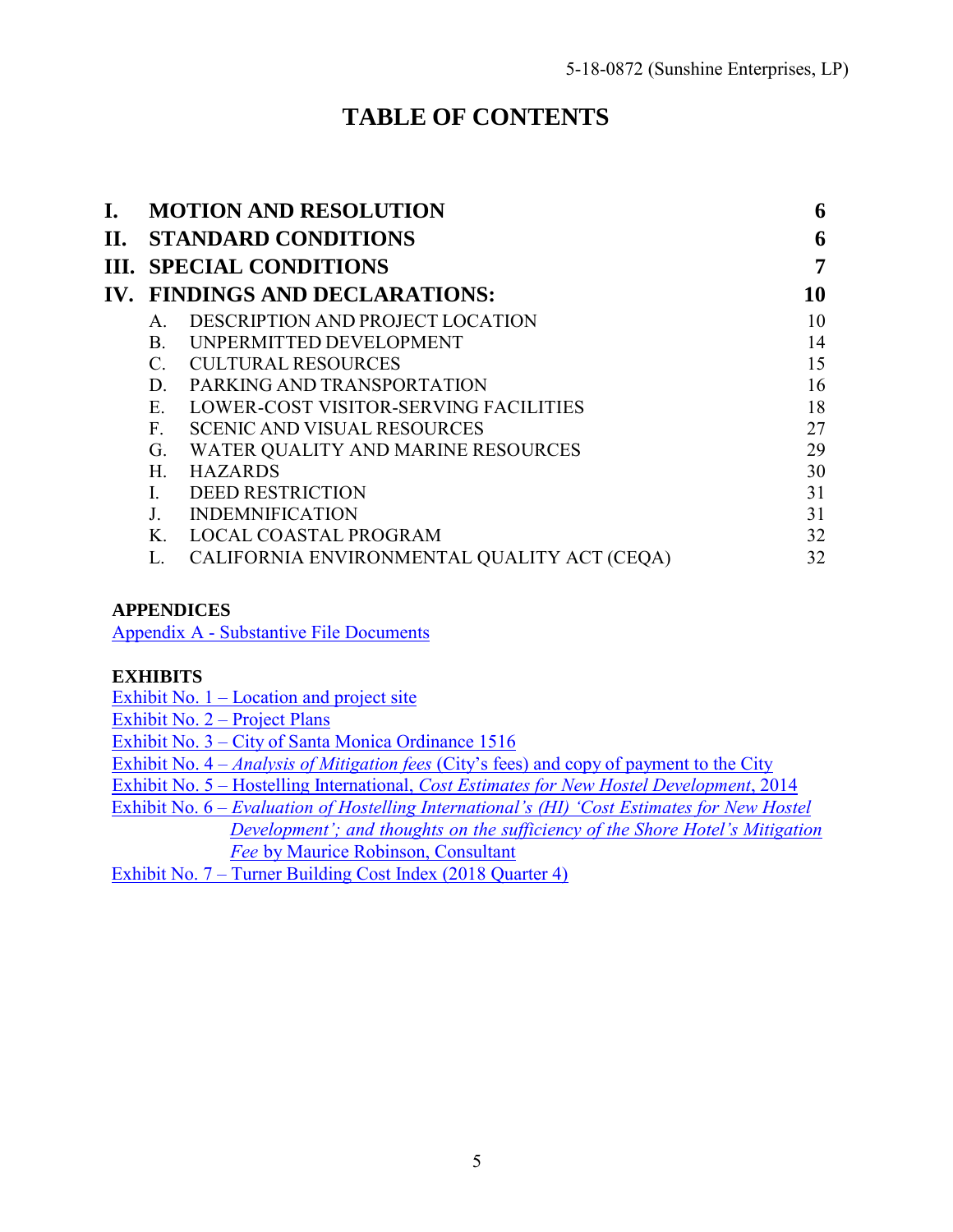# <span id="page-5-0"></span>**I. MOTION AND RESOLUTION**

### **Motion:**

*I move that the Commission approve Coastal Development Permit No. 5-18-0872 pursuant to the staff recommendation.*

Staff recommends a **YES** vote. Passage of this motion will result in approval of the permit as conditioned and adoption of the following resolution and findings. The motion passes only by affirmative vote of a majority of the Commissioners present.

### **Resolution**:

*The Commission hereby approves a Coastal Development Permit for the proposed development and adopts the findings set forth below on grounds that the development as conditioned will be in conformity with the policies of Chapter 3 of the Coastal Act and will not prejudice the ability of the local government having jurisdiction over the area to prepare a Local Coastal Program conforming to the provisions of Chapter 3. Approval of the permit complies with the California Environmental Quality Act because either 1) feasible mitigation measures and/or alternatives have been incorporated to substantially lessen any significant adverse effects of the development on the environment, or 2) there are no further feasible mitigation measures or alternatives that will substantially lessen any significant adverse impacts of the development on the environment.*

### <span id="page-5-1"></span>**II. STANDARD CONDITIONS**

This permit is granted subject to the following standard conditions:

- **1. Notice of Receipt and Acknowledgment**. The permit is not valid and development shall not commence until a copy of the permit, signed by the permittee or authorized agent, acknowledging receipt of the permit and acceptance of the terms and conditions, is returned to the Commission office.
- **2. Expiration**. If development has not commenced, the permit will expire two years from the date on which the Commission voted on the application. Development shall be pursued in a diligent manner and completed in a reasonable period of time. Application for extension of the permit must be made prior to the expiration date.
- **3.** Interpretation. Any questions of intent or interpretation of any condition will be resolved by the Executive Director or the Commission.
- **4. Assignment**. The permit may be assigned to any qualified person, provided assignee files with the Commission an affidavit accepting all terms and conditions of the permit.
- **5. Terms and Conditions Run with the Land.** These terms and conditions shall be perpetual, and it is the intention of the Commission and the permittee to bind all future owners and possessors of the subject property to the terms and conditions.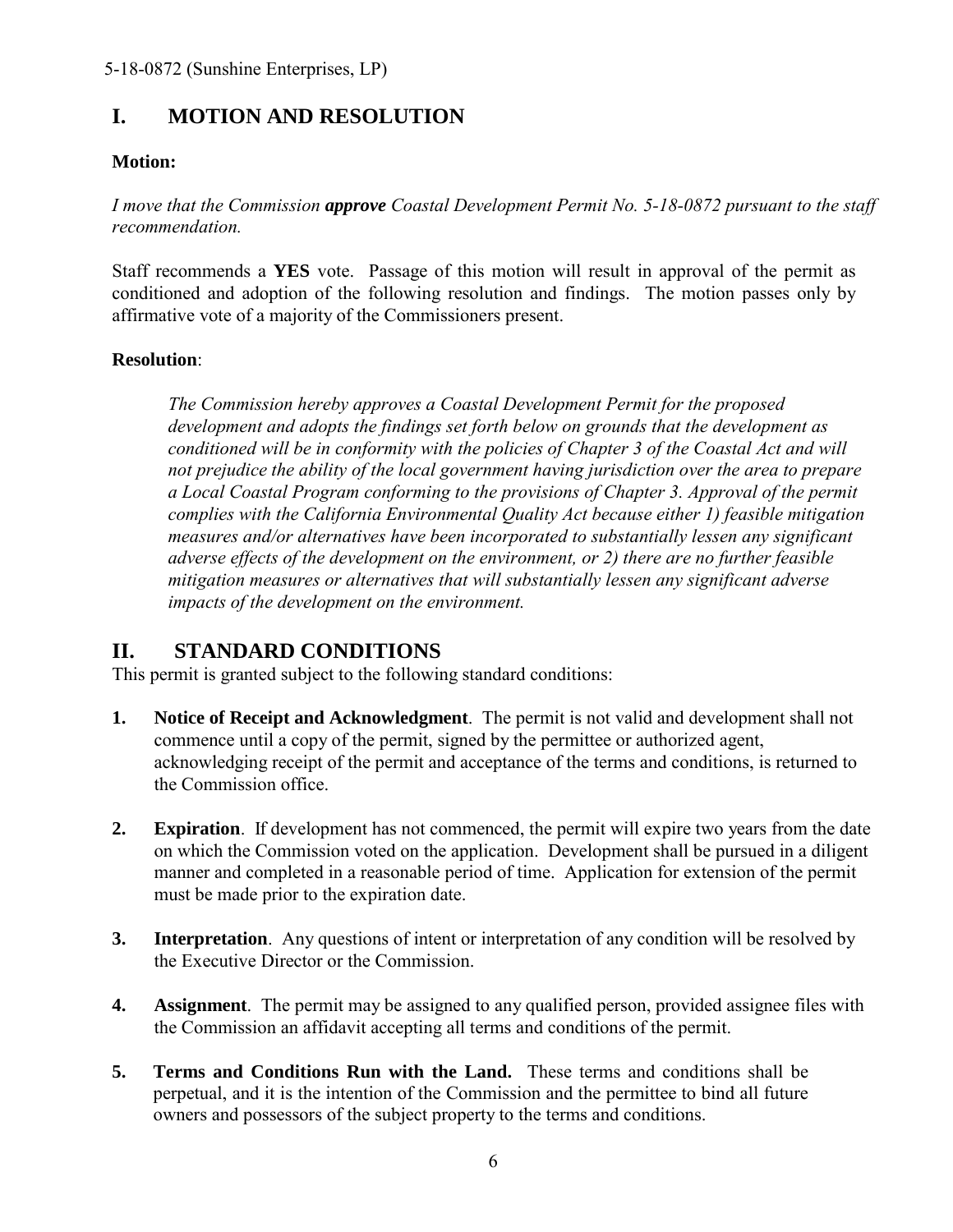## <span id="page-6-0"></span>**III. SPECIAL CONDITIONS**

This permit is granted subject to the following special conditions:

- **1. FUTURE DEVELOPMENT.** This permit is only for the development described in Coastal Development Permit No. 5-18-0872. Except as provided in Public Resources Code section 30610 and applicable regulations, any future development as defined in PRC section 30106, including, but not limited to, a change in the density or intensity of use of land, or change from the project description as proposed by the applicant, shall require an amendment to Permit No. 5-18-0872 from the California Coastal Commission or shall require an additional coastal development permit.
- **2. INDEMNIFICATION BY PERMITTEE.** Liability for Costs and Attorneys' Fees. By acceptance of this permit, the Applicant/Permittee agrees to reimburse the Coastal Commission in full for all Coastal Commission costs and attorneys' fees – including: (1) those charged by the Office of the Attorney General, and (2) any court costs and attorneys' fees that the Coastal Commission may be required by a court to pay – that the Coastal Commission incurs in connection with the defense of any action brought by a party other than the Applicant/Permittee against the Coastal Commission, its officers, employees, agents, successors and assigns challenging the approval or issuance of this permit. The Coastal Commission retains complete authority to conduct and direct the defense of any such action against the Coastal Commission.
- **3. DEED RESTRICTION.** WITHIN 90 DAYS OF COMMISSION APPROVAL the applicant shall submit to the Executive Director for review and approval documentation demonstrating that the landowner has executed and recorded against the parcel(s) governed by this permit a deed restriction, in a form and content acceptable to the Executive Director: (1) indicating that, pursuant to this permit, the California Coastal Commission has authorized development on the subject property, subject to terms and conditions that restrict the use and enjoyment of that property; and (2) imposing the special conditions of this permit as covenants, conditions and restrictions on the use and enjoyment of the Property. The deed restriction shall include a legal description of the entire parcel or parcels governed by this permit. The deed restriction shall also indicate that, in the event of an extinguishment or termination of the deed restriction for any reason, the terms and conditions of this permit shall continue to restrict the use and enjoyment of the subject property so long as either this permit or the development it authorizes, or any part, modification, or amendment thereof, remains in existence on or with respect to the subject property.
- **4. CONDITIONS IMPOSED BY LOCAL GOVERNMENT.** This action has no effect on conditions imposed by the City of Santa Monica pursuant to an authority other than the Coastal Act, except as provided in the last sentence of this condition. The permittee is responsible for compliance with all terms and conditions of this coastal development permit in addition to any other requirements imposed by other local government permit conditions pursuant to the local government's non-Coastal Act authority. In the event of conflicts between terms and conditions imposed by the local government and those of this coastal development permit, such terms and conditions of this coastal development permit shall prevail.

### **5. GENERAL OCCUPANCY REQUIREMENT**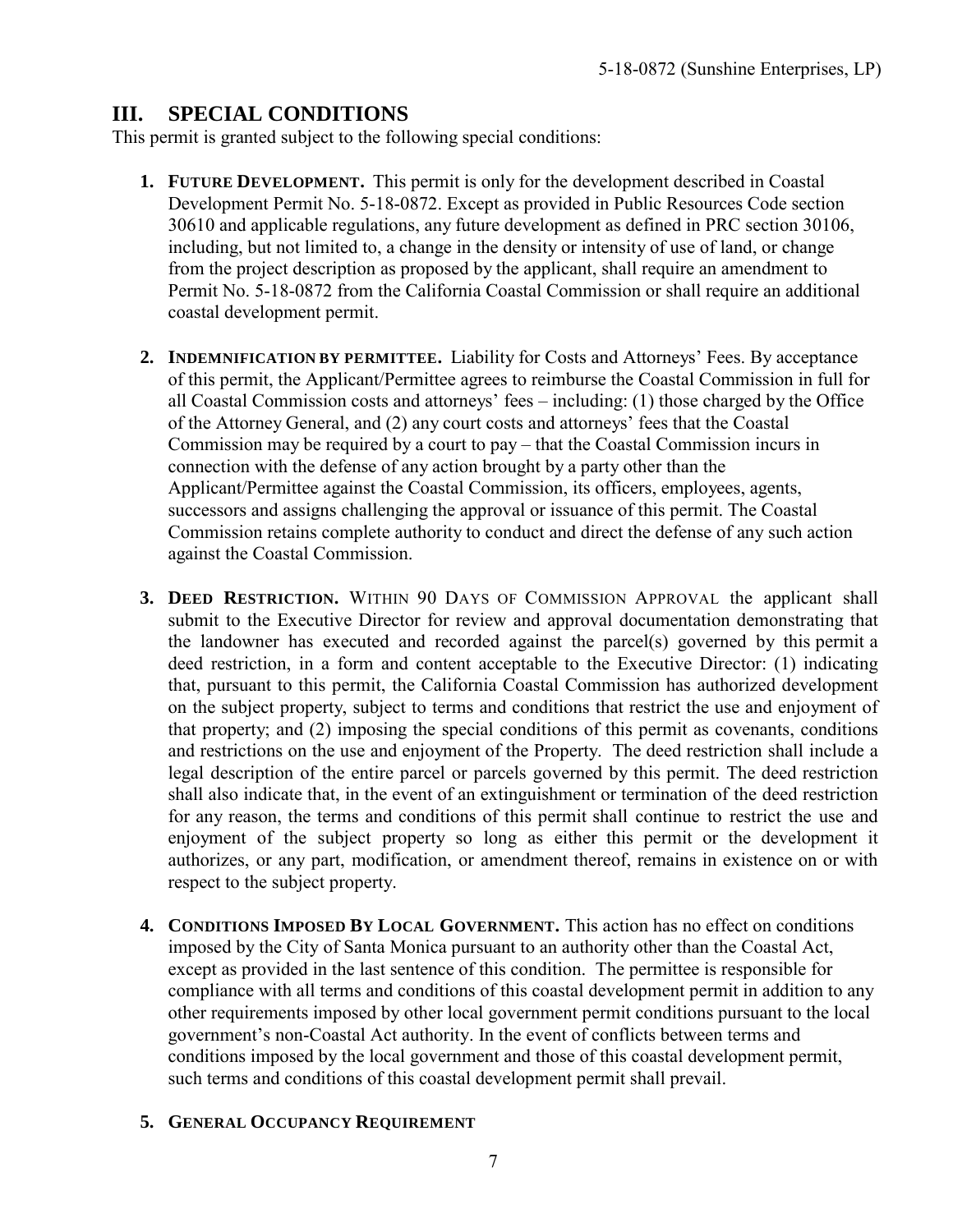By acceptance of this permit, the applicant agrees that all hotel facilities shall be open to the general public. No timeshare or other fractional ownership or long-term occupancy of units is permitted without an amendment to this permit. Rooms shall be rented for no more than 30 consecutive days or in accordance with any local government limitations on length of hotel stay.

### **6. TRANSPORTATION DEMAND MANAGEMENT PROGRAM**

- A. WITHIN 90 DAYS OF COMMISSION APPROVAL, the applicant shall provide for review and written approval by the Executive Director, a Transportation Demand Management program incorporating the following:
- i. Required distribution of information regarding transit, shared rides and shuttles, bike routes, bike rental and bike paring in all hotel guest rooms, upon guest reservation confirmation, and at the reception desk. The hotel must also provide walking and jogging maps to guests.
- ii. Six (6) onsite bicycle parking spaces for hotel guests.
- iii. Assistance to guests for booking shuttle services, bike rentals, "flex cars" and similar alternatives.
- iv. Free Big Blue Bus tokens provided to guests upon request (a minimum of 1 per day per guest).
- v. On-site showers shall be provided for employees who walk or bike to work.
- vi. Free Big Blue Bus passes shall be made available to employees, as well as a parking "cash out" program.
- vii. The applicant and its successors and assigns shall actively encourage employee participation in a Transportation Ride Sharing program and shall offer free-of- charge coordination services.
- viii. A Parking Implementation Plan outlining how the hotel's 284 parking spaces shall be provided and maintained onsite to serve the hotel, commercial, restaurant, car rental facility, monthly contract parkers, employees, and to provide or increase electric vehicle charging capacity and ADA requirements. Hotel, restaurant, and public parking shall not be displaced by other parking uses.
	- ix. No commercial, retail, or restaurant tenants shall advertise or otherwise direct guests to park at offsite parking lots.
	- x. All commercial, retail, and restaurant tenants shall offer partial or full reimbursement to 100% of the employees of the development for public transit fare to and from work. As applied to existing leases, this provision shall apply upon any renewal of a lease.
- xi. The applicant and its successors and assigns shall provide secure bicycle parking, free of charge, on the property for the public, employees, and visitors.
- xii. The applicant and its successors and assigns shall implement a publicity program, the contents of which are subject to the review and approval of the Executive Director, which indicates how the future hotel employees and tenant employees of the development will be made aware of the provisions of this special condition. The publicity program shall be implemented within 30 days upon written approval of the Transportation Demand Management Program by the Executive Director.
- xiii. The applicant and its successors and assigns will maintain a Transportation Information Center, which will provide information to employees, visitors and hotel guests about local public transit services and bicycle facilities.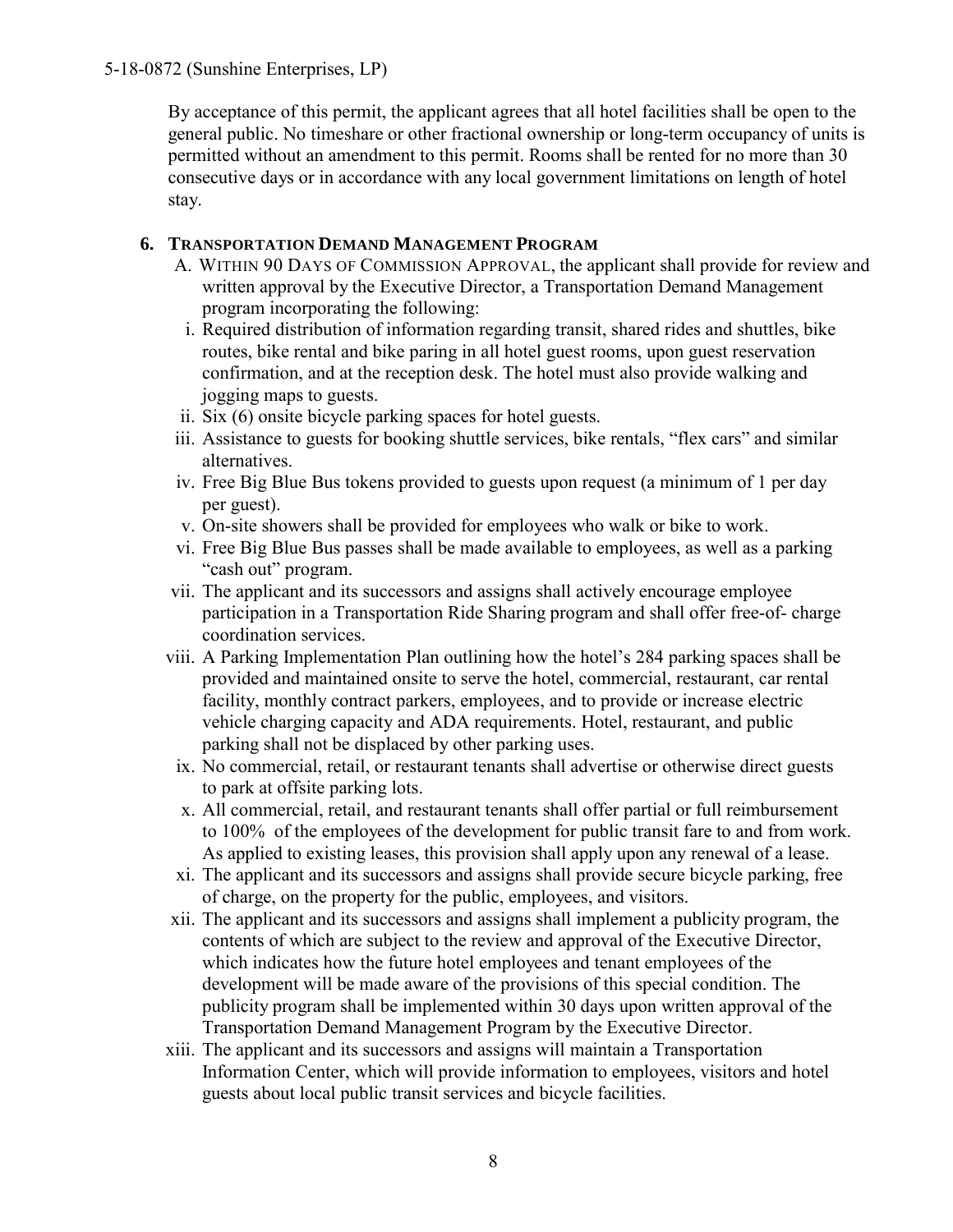- B. The permittee shall implement the transportation demand management program upon its approval in writing by the Executive Director. Any proposed changes, including but not limited to, change in the number of parking spaces or assigned spaces, hotel rooms, or operation of the hotel, or change in use , including retail space shall be submitted to the Executive Director. No such change shall occur without an amendment to this permit unless the Executive Director determines that no amendment is legally necessary, pursuant to the requirements of the Coastal Act and the California Code of Regulations.
- C. Within 30 days of the Executive Director's written approval of the Transportation Demand Management program, the applicant shall submit proof to the Executive Director that the program has been executed in accordance with the special conditions of this permit. Proof of such implementation shall include photographs of the parking lot, the valet area, and the Transportation Information Center, a legally executed contract with any valet parking company or equivalent operating on site, and any other items that may provide evidence that the parking requirements of this CDP are fully implemented upon approval by the Executive Director.

#### **7. LOWER-COST OVERNIGHT ACCOMMODATIONS MITIGATION FEE**

WITHIN 90 DAYS OF COMMISSION APPROVAL, the applicant shall pay a mitigation fee for the loss of 100% of the previously existing lower-cost accommodations onsite and shall pay a mitigation fee for 25% of the higher cost rooms developed in excess of the total number of lower-cost rooms lost totaling \$9,500,000.

- A. The applicant shall submit the remaining in-lieu fee required to offset the impacts to lower-cost overnight visitor-serving facilities caused by the development, minus the amount paid according to the City's condition of approval, for a total of: \$8,288,312 (\$9,500,000 - \$1,211,688). The required total in-lieu fee of \$8,288,312 shall be deposited into one or more interest-bearing account(s), to be established and managed by one or more of the following entities approved by the Executive Director of the Coastal Commission: the California Department of Parks and Recreation (State Parks), the Mountains Recreation and Conservation Authority (MRCA), the State Coastal Conservancy, Hostelling International USA, or a similar entity approved by the Executive Director. The purpose of the account shall be to establish lower-cost overnight visitor accommodations, such as hostel beds, tent campsites, cabins or campground units, at appropriate locations within the coastal area of Santa Monica or the greater Los Angeles County coastal area, or a similar project to promote access to the coast.
- B. Except for in lieu fees transferred to the State Coastal Conservancy pursuant to subsection C below, the entire fee and accrued interest shall be used for the above stated purpose, in consultation with the Executive Director, within ten years of the fee being deposited into the account. All development funded by this account will require review and approval by the Executive Director of the Coastal Commission and a coastal development permit if in the coastal zone. If any portion of the fee remains ten years after it is deposited, it shall be donated to one or more of the State Park units or non-profit entities providing lower-cost visitor-serving amenities in a Southern California coastal zone jurisdiction or other organization acceptable to the Executive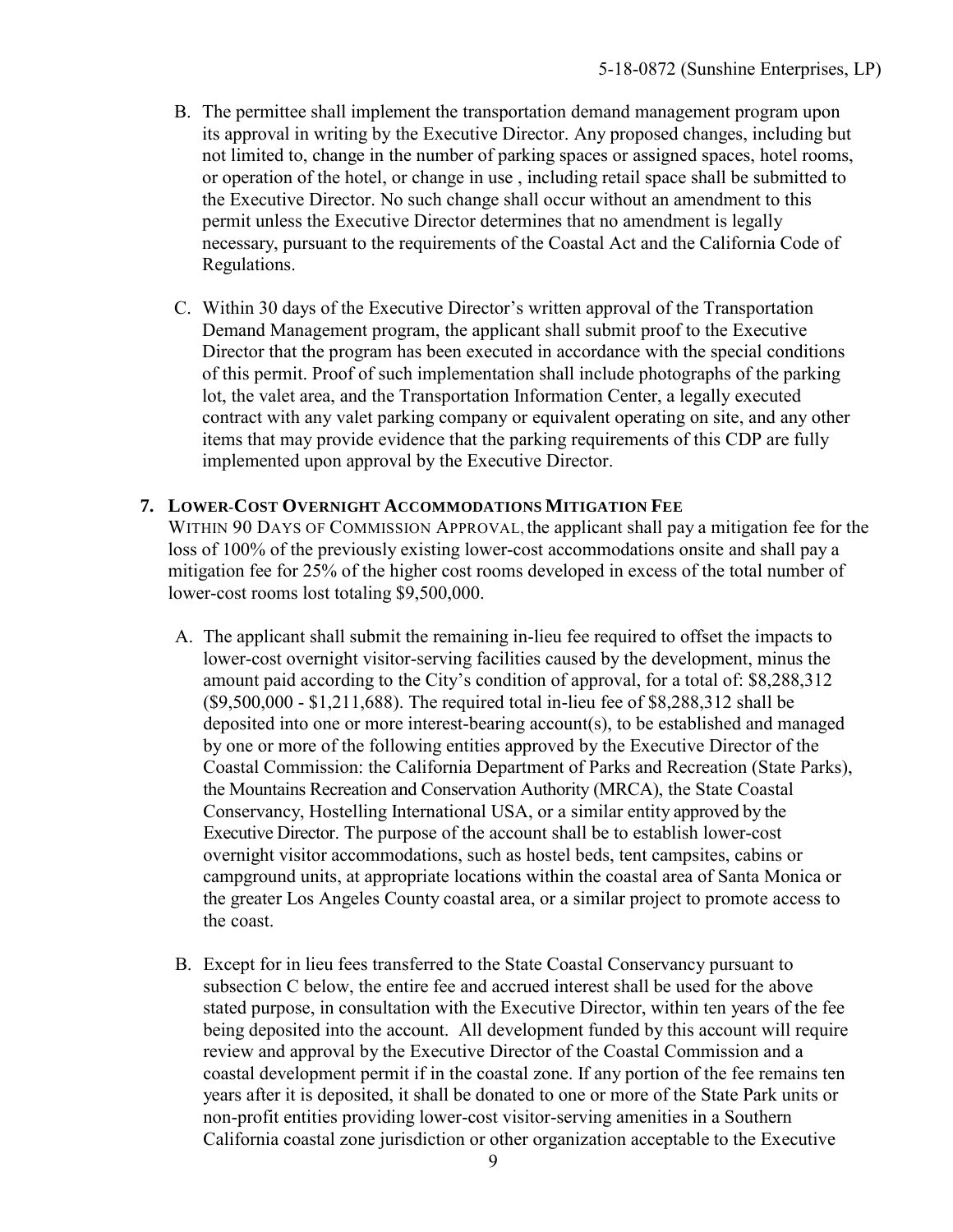Director. The Executive Director may extend the aforementioned deadline to expend the funds for good cause if the recipient of the funds requests an extension of the deadline in writing prior to expiration of the deadline.

- C. Prior to expenditure of any funds contained in this account, the Executive Director shall review and approve, in writing, the proposed use of the funds as being consistent with the intent and purpose of this condition. In addition, prior to the Executive Director's approval of expenditure, the entity accepting the in-lieu fee funds required by this condition shall enter into a memorandum of understanding (MOU) with the Commission (except for the State Coastal Conservancy and State Parks, which are already party to existing MOUs (see subsections D and E, below)), which shall include, but not be limited to, the following: 1) a description of how the funds will be used to create lower-cost accommodations in the coastal zone; 2) a requirement that the entity accepting the funds must maintain operations of the accommodations at a lowercost rate; 3) the terms provided in subsections A and B of this condition; and 4) an agreement that the entity accepting the funds will obtain all necessary regulatory permits and approvals, including but not limited to, a coastal development permit for development of the lower-cost accommodations required by this condition.
- D. If the in-lieu fee is transferred to the State Coastal Conservancy, the funds shall be used pursuant to the existing MOU between the Coastal Commission and the Conservancy, dated August 2018, and for the purposes described in subsection A, above. In addition, at least thirty days prior to the transfer of the funds, the Permittee shall provide the Conservancy with any documentation necessary to the Conservancy, including information needed to effectuate transfer of the Funds to the Conservancy, unless the Permittee receives a waiver of this requirement in writing from the Conservancy's Executive Officer. The terms in subsection B shall not apply to the State Coastal Conservancy.
- E. If the in-lieu fee is transferred to State Parks, the funds shall be used pursuant to the existing MOU between the Coastal Commission and State Parks, dated December 2017, and for the purposes described in subsection A, above. As required by the existing MOU, a Project Specific Agreement shall be developed and executed by both agencies prior to the use of any funds.

# <span id="page-9-0"></span>**IV. FINDINGS AND DECLARATIONS:**

# <span id="page-9-1"></span>**A. DESCRIPTION AND PROJECT LOCATION**

The applicant is seeking after-the-fact approval for: demolition of two separate motels, Pacific Sands Motel (57 rooms) and Santa Monica Beach Travelodge (30 rooms) and construction of a single 89,900 square-foot, forty-five feet high, 164 room hotel with high-cost overnight accommodations, including swimming pool and spa, an 860 square-foot hotel restaurant/bar, and two restaurant spaces, one with frontage on Ocean Ave. (1,470 square feet) and one with frontage on Second Street (3,306 square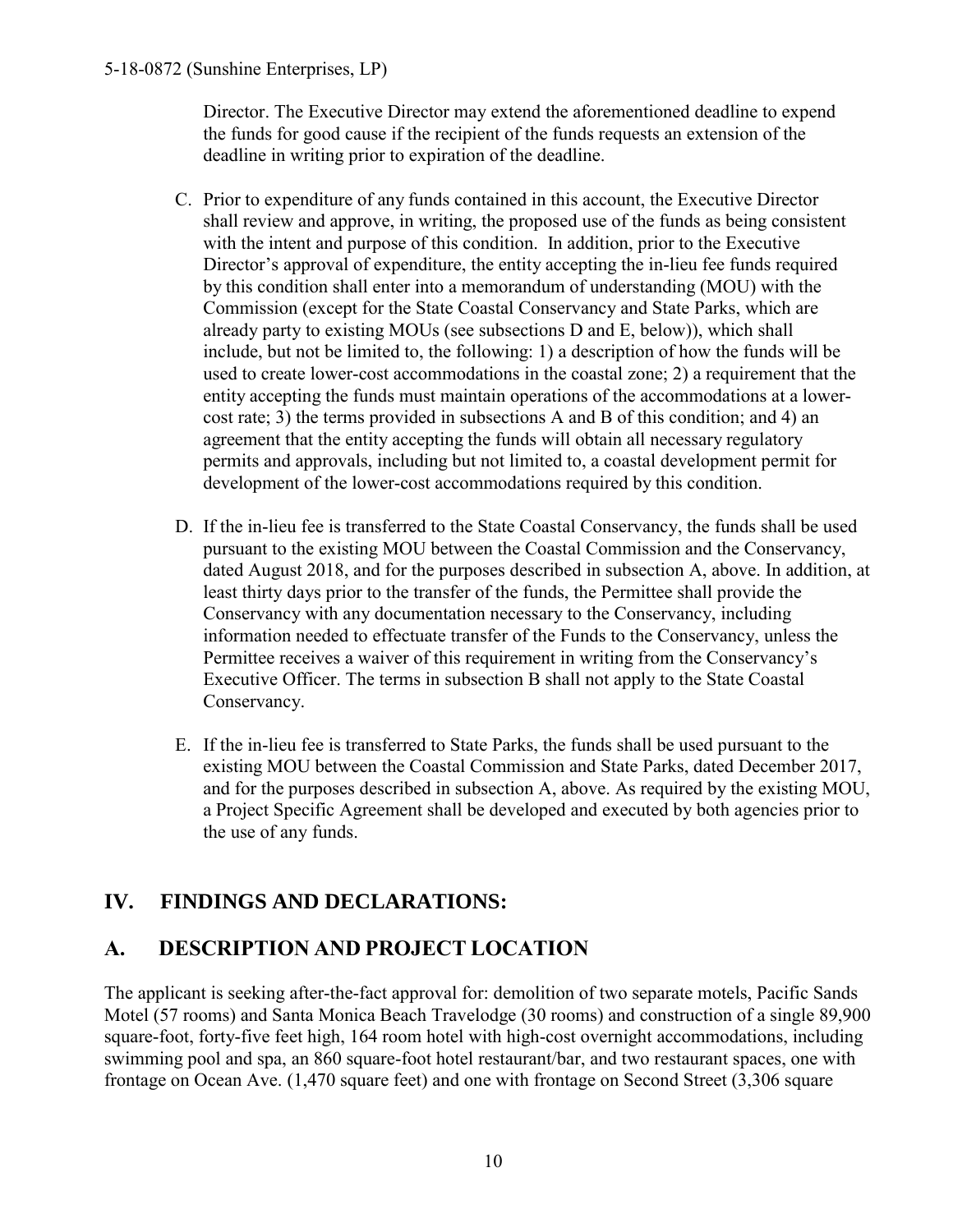feet).<sup>1</sup> A total of 284 parking spaces in a four-level subterranean parking garage is proposed to serve the development as well as the other proposed uses, including a car rental facility, distribution of monthly contract parking passes, and a valet parking program.

The standard of review for this development is the Chapter 3 policies of the Coastal Act. In August 1992, the Commission certified the land use portion of the City of Santa Monica's Local Coastal Program (LCP). The City does not have a certified Implementation Plan, and therefore does not have a fully certified LCP. Coastal Act Section 30604(a) states that, prior to certification of an LCP, a coastal development permit can only be issued upon a finding that the proposed development is in conformity with Chapter 3 of the Coastal Act. In addition, the applicant is requesting after-the-fact approval of demolition and construction that has already occurred without the requisite authorization, as described above. Because the completed work was not authorized, the Commission must address the project as if it had not yet occurred (*see* LT-WR v. CCC (2007) 152 Cal.App.4th 770, 797). In addition, the Commission's decision on related enforcement actions should not prejudice the Commission in independently reviewing this permit matter.

The site is located approximately 300 feet north of the corner of Ocean Avenue and Colorado Avenue, in the City of Santa Monica **[\(Exhibit 1\)](https://documents.coastal.ca.gov/reports/2019/5/W16a/W16a-5-2019-appendix.pdf).** The project site is on the east side of Ocean, across from the Palisades Park, a blufftop park which overlooks Pacific Coast Highway, the beach, ocean, and Santa Monica Pier. The project is located in the City's Downtown Commercial District.

The hotel is made up of two separate buildings with frontage on Ocean Ave. and on Second St., divided by an alley (**[Exhibit](https://documents.coastal.ca.gov/reports/2019/5/W16a/W16a-5-2019-appendix.pdf) 2**). The total site is 45,000 square feet. The parcel fronting Ocean Ave. consists of 30,003 square feet, and the parcel with frontage along Second Street consists of 14,998 square feet. The parcel located along Ocean is zoned RVC- Residential Visitor Commercial, which allows for lodging, dining, shopping, and dining type uses. The parcel along  $2<sup>nd</sup>$  Street is zoned C3-Downtown Commercial, which allows general retail, office, residential, hotel, and visitor-serving uses.

#### **First Application CDP 5-09-040**

The Commission approved a CDP application (5-09-040) for this project on June 11, 2009, subject to special conditions including three "prior to issuance" conditions concerning archeological resources, geology, and water quality. The applicant did not fulfill these conditions prior to expiration of the Commission's approval, nor was an extension filed by the applicant before the expiration date of June 11, 2011; therefore, a permit for the development was not issued. Nevertheless, the application proceeded with the proposed demolition and construction without a valid CDP in place authorizing the development.

In 2009, the CDP 5-09-040 application stated there would be 294 parking spaces in the fourlevel subterranean garage. However, during construction of the hotel, ten parking spaces on the first and second floors of the garage were identified as sub-standard, due to limited size and turning radius, and interference with sightlines and mechanical equipment. Therefore, as constructed the hotel currently contains 284 parking spaces.

 $\overline{a}$ <sup>1</sup> Improvements to and use of the 3,306 sq. ft. space fronting Second Street as a restaurant is a new addition to the proposed project description and would not be after-the-fact.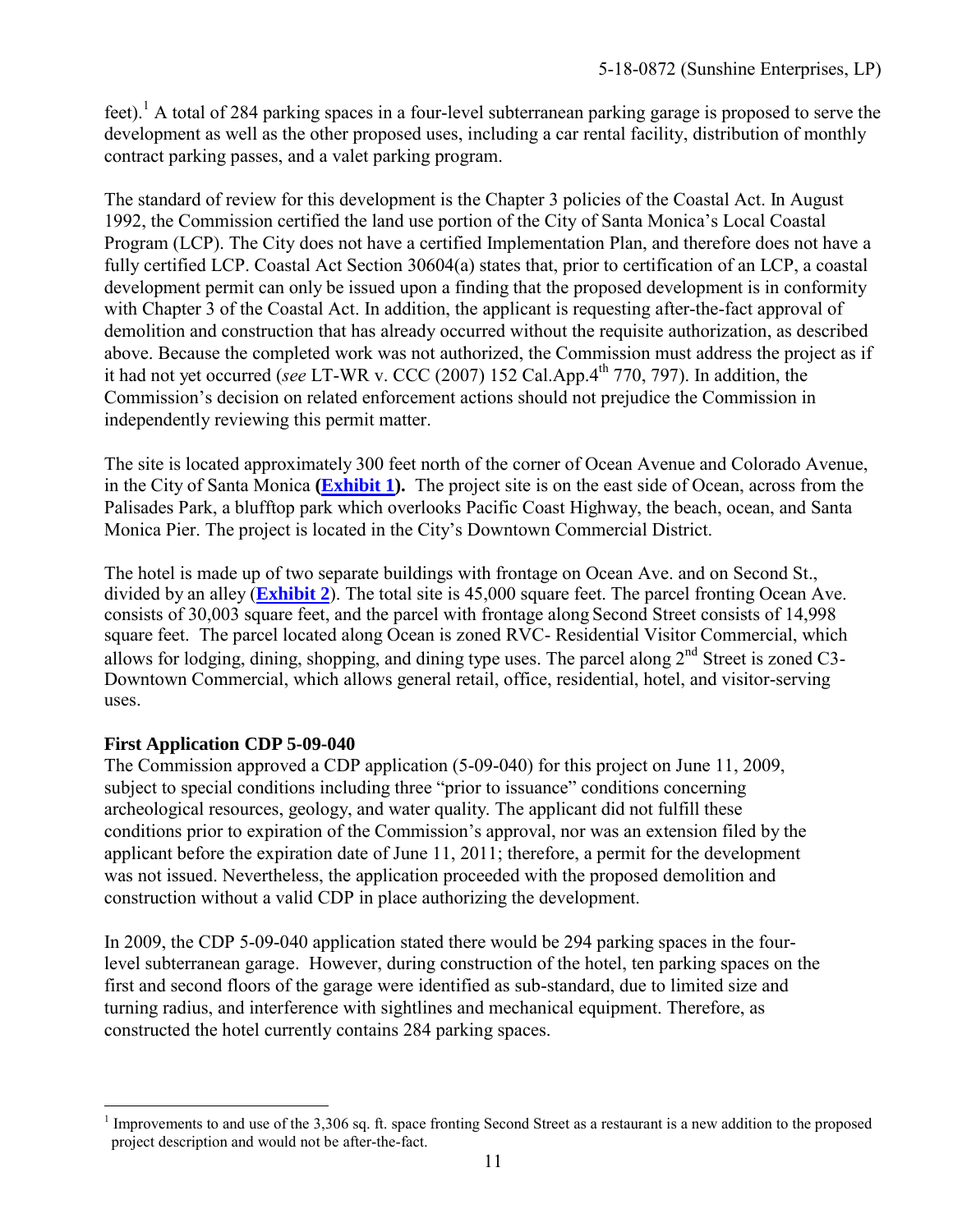In 2009, the CDP 5-09-040 application stated the applicant's intent at the time was to continue to provide a lower to moderately-priced hotel within the City of Santa Monica, similar to the lowercost motels that were demolished. The applicant did not propose to construct a luxury hotel. The proposed room rate was \$164 per night. The hotel was intended to be a "limited amenities" Travelodge hotel with 164 guest rooms, averaging 295 square feet in size, with floor-to-ceiling height of about 8 feet, a basic lobby, manager's office, a swimming pool, a small exercise room, standard housekeeping facilities, and a 750 square foot breakfast/meeting room. According to the applicant at the time, the new hotel would not contain a restaurant, bar, conferencing facilities, spa, florist, lounge, or similar amenities typically found in more upscale, or luxury hotels.

According to the plans on file, guestrooms range in size from approximately 315 sq. ft. on the low end to approximately 420 sq. ft. on the high end. The letter from the applicant in 2009 misrepresented the guest room square footage, stating each room was an average of 295 sq. ft. The plans on file from 2009 show the same guest room square footage as the current application.

Analysis of the proposed project at the time acknowledged that future improvements would require additional Commission actions to evaluate impacts to lower-cost overnight accommodations. In the 2009 staff report (5-09-040), the Commission found, with respect to the proposed hotel, that: "As currently designed, with smaller rooms and limited amenities, the hotel will not be easily converted to a luxury or high end hotel without major modifications, which will need to be reviewed and approved by the City and Coastal Commission. At that time, the City and Commission can then consider mitigation for the loss of low-cost over-night accommodations."

The two hotels demolished were considered lower-cost overnight facilities. In 2009, the Travelodge had an average room rate of approximately \$159 and the Pacific Sands had an average room rate of approximately \$143. Because the new hotel had proposed room rates of \$164 per night, the City did not impose a mitigation fee for the loss of lower-cost overnight accommodations at the time of approval. The applicant submitted a feasibility study<sup>2</sup> that indicated the hotel would be most economically feasible as a new "budget" hotel. The hotel was intended to increase the number of available lower to moderate-priced rooms in the oceanfront area of Santa Monica from 87 rooms to 164 rooms. It was based on this information that the Commission approved the project as consistent with Section 30213 and 30222 of the Coastal Act. Since the initial approval in 2009, the City has determined that 72 of the 87 rooms demolished were lower-cost and required that a mitigation fee be paid due to the applicant's decision to charge high-cost overnight rates at the current Shore Hotel instead of the originally proposed new lower- to moderately-priced rooms.

The constructed hotel differs from the project description of 2009. Today, the constructed hotel, called the "Shore Hotel," is a self-described "boutique" hotel with 164 rooms. Overnight rates for rooms currently range from \$309 to \$812 per night, plus a mandatory \$25 resort fee.<sup>3</sup> The underground parking garage with 284 spaces costs hotel guests \$45 per day, per car. Additionally, in 2013 the applicant applied to the City of Santa Monica for an amendment to eliminate the "limited amenities" and to pursue a Conditional Use Permit for new bar/lounge and other services of the hotel

 2 *Feasibility Analysis of Four Development Scenarios for the Travelodge site in Santa Monica*, by PKF Consulting, February 2007.

<sup>&</sup>lt;sup>3</sup> Rates as of February 2019 and vary by package and room type per the Shore Hotel website: www.shorehotel.com.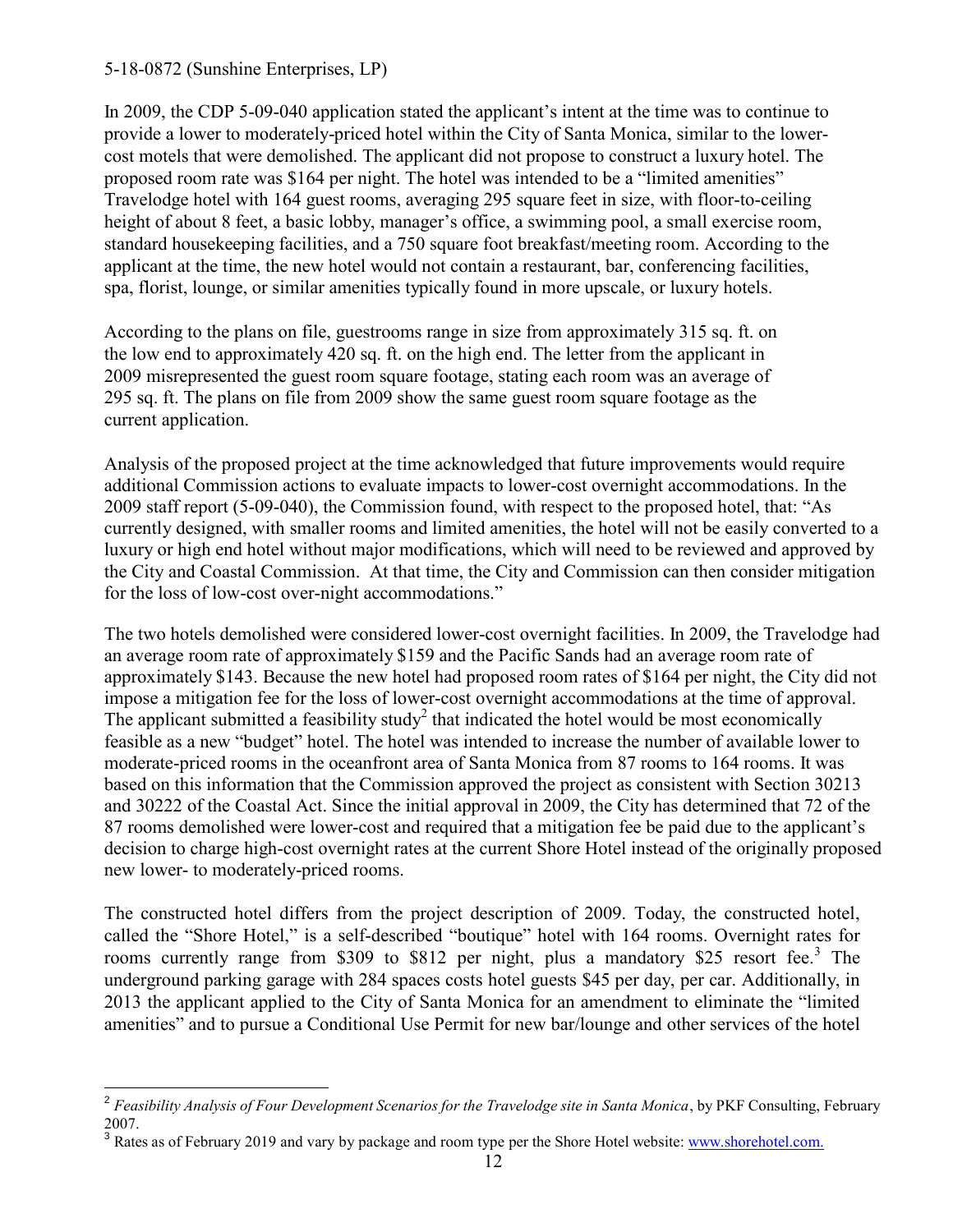(amend DR 05-007). The City of Santa Monica approved this Conditional Use Permit and the associated retail space fronting Ocean Ave. now contains a restaurant.

On January 15, 2014, Commission enforcement staff sent a notice of violation (V-5-13-029) to the hotel owner. In order to address the unpermitted development, the letter indicated that the applicant should submit an "after the fact" permit application before February 14, 2014. The applicant and its agent met with enforcement staff on or before February 6, 2014. On August 28, 2014, the applicant submitted an application to amend CDP No. 5-09-040 (CDP 5-09-040-A1). Staff informed the applicant in a letter dated September 26, 2014 that CDP No. 5-09-040 was never issued and had expired and, therefore, there was no permit to amend. The letter reminded the applicant that the notice of violation recommended that the applicant submit a new after-the-fact Coastal Development Permit (CDP) application to resolve the issues regarding unpermitted development.

#### **Previous Application CDP 5-15-0030**

On or about October 28, 2014, the applicant sent a letter to the Commission's Executive Director and Senior Deputy Director requesting to appeal staff's decision not to accept an amendment application for CDP No. 5-09-040. Nevertheless, on January 7, 2015 (one year after receiving a notice of violation), the applicant submitted a new CDP application for after-the-fact approval of the subject unpermitted development (CDP 5-15-0030). Shortly thereafter, on January 29, 2015, Commission staff responded to the applicant's appeal request for CDP No. 5-09-040, affirming the Executive Director's concurrence with the decision not to accept an amendment. Thereafter, Commission staff closed 5-09-040-A1, transferring the applicant's submitted materials to CDP application 5-15-0030.

On September 9, 2015, the Commission held a public hearing for CDP No. 5-15-0030 for after-the-fact approval of the demolition of the two low-cost motels and construction of the Shore Hotel. Staff again recommended approval with conditions that were largely consistent with those the Commission approved in CDP No. 5-09-040, but with the addition of new conditions relating to the after-the-fact nature of the new application. One of the new conditions that staff proposed would have required payment of \$4,140,885 in mitigation for the loss of low-cost overnight accommodations with credit for the \$1,211,688 already paid to the City of Santa Monica, for a total of \$2,929,197. The applicant was not proposing any additional mitigation, above what it had paid the city, and specifically opposed staff's recommendation for payment of additional in-lieu mitigation fees. The Commission denied the permit with a vote of 8-0, in part due to the applicant's opposition to paying any mitigation. The Commission adopted revised findings on February 12, 2016 stating that the project, as proposed, was not in conformity with policies of the Coastal Act to encourage, protect, and provide low-cost visitor accommodations because it did not provide any of its rooms at low-cost, the in-lieu mitigation fee paid to the City of Santa Monica was insufficient, and that even the Commission staff's recommended additional mitigation fee would have been insufficient. The applicant had, by virtue of its 2009 application to build a lower-cost hotel, demonstrated that it is feasible for the applicant to protect, encourage, and provide lower-cost accommodations on-site.

Following the Commission's denial of CDP application 5-15-0030, the Commission's enforcement staff continued to correspond with the applicant regarding its outstanding violation. However, the project still lacked the benefit of a CDP, and on August 29, 2018, the applicant filed the current permit application (5-18-0872) seeking after-the-fact approval for demolition of the two low-cost motels and construction of the Shore Hotel, and approval of improvements and use for the currently vacant 3,306 square foot retail space fronting Second Street to a restaurant. The applicant secured a Conditional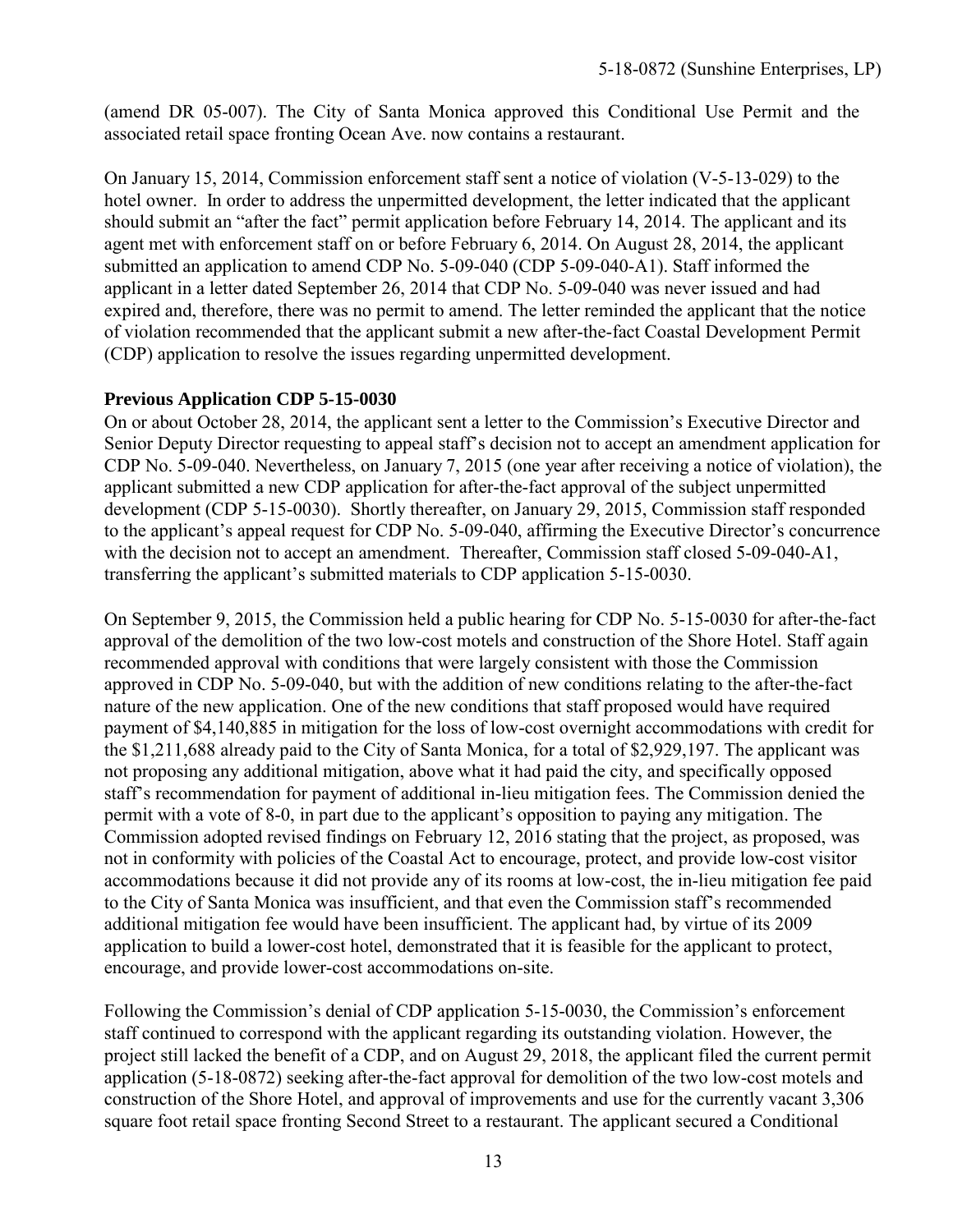Use Permit (CUP) from the City of Santa Monica (16ENT-00128) on April 18, 2017, which is valid until April 18, 2019 per an extension granted on November 7, 2018. On April 17, 2019, the applicant applied to the City for a second extension of the CUP. The CUP prohibits the new restaurant from being operated by the Shore Hotel, and also prohibits direct room service or other direct public access to the restaurant from the hotel. Parking will be accommodated in the Shore Hotel's subterranean structure to be accessed by a valet service.

### **Litigation**

The Commission's prior actions related to the Shore Hotel property have been the subject of two lawsuits. On March 27, 2015, the applicant filed a lawsuit in the Los Angeles County Superior Court seeking to compel the issuance of the expired CDP 5-09-040, and acceptance of the applicant's application to amend CDP 5-09-0040 (Case BS 154440). While its first lawsuit was pending, the Commission denied CDP application 5-15-0030 and the applicant filed a second lawsuit in the Los Angeles County Superior Court on November 5, 2015, this time challenging that denial (Case BS 158638). Trial for the applicant's first lawsuit (BS 154440) was set for May 10, 2017, however, the applicant voluntarily dismissed its case just prior to the commencement of trial. The trial (a writ hearing) in the second case challenging the Commission's denial of the applicant's CDP application occurred on June 1, 2017, and the court ruled in the Commission's favor that same day, finding, among other things, that the Commission's decision to deny CDP application 5-15-0030 was supported by substantial evidence and notably upholding the Commission's imposition of a mitigation fee, noting:

*"This conclusion about the proper scope of the mitigation fee is bolstered by the present circumstance where Petitioner conducted a bait and switch, obtaining a permit for a moderately priced Travelodge and then constructing a boutique luxury hotel. Petitioner cannot now be heard to complain that the mitigation fee includes the loss of existing low cost hotel rooms simply because the Commission made no feasibility finding that the two hotels Petitioner already has demolished were feasible for continued operation. Equity permits the Commission to look at all permissible mitigation fee bases for the lost low cost units that Petitioner failed to deliver."* 

The applicant subsequently appealed the trial court's ruling; however, on March 22, 2019, the Court of Appeals affirmed the lower court's decision in favor of the Commission. Thus, the Commission's denial of CDP 5-15-0030 stands, and as a result, the applicant currently does not have a valid CDP authorizing the demolition and construction of the Shore Hotel.

# <span id="page-13-0"></span>**B. UNPERMITTED DEVELOPMENT**

Coastal Act section 30106 states (in relevant part):

*"Development" means, on land, in or under water, the placement or erection of any solid material or structure; discharge or disposal of any dredged material or of any gaseous, liquid, solid, or thermal waste; grading, removing, dredging, mining, or extraction of any materials; change in the density or intensity of use of land…*

Coastal Act section 30600 states (in relevant part):

*(a) Except as provided in subdivision (e), and in addition to obtaining any other permit required by law from any local government or from any state, regional, or*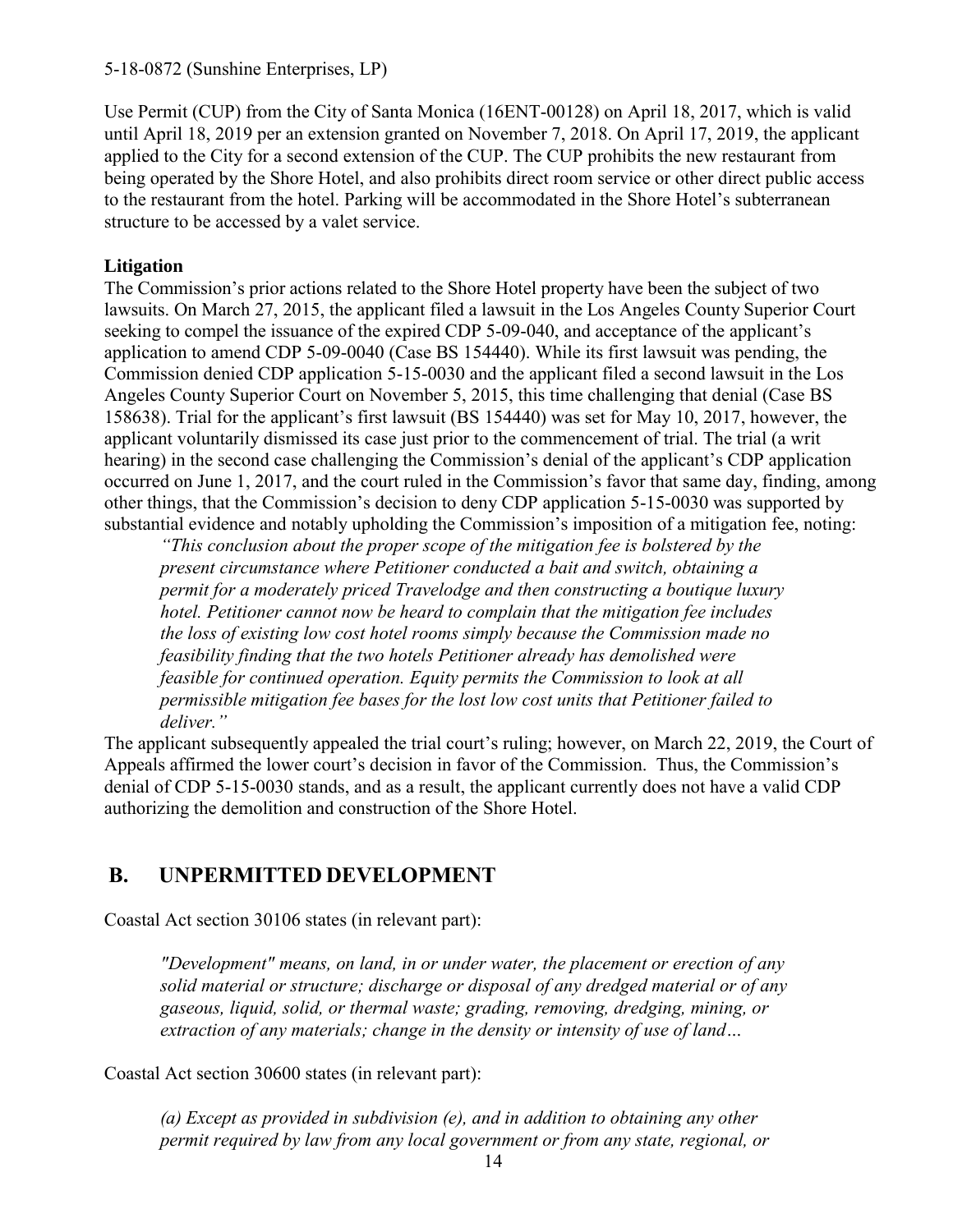*local agency, any person, as defined in Section 21066, wishing to perform or undertake any development in the coastal zone, other than a facility subject to Section 25500, shall obtain a coastal development permit.*

Coastal Act Section 30600 states that development within the Coastal Zone requires a coastal development permit. Coastal Act Section 30106 states that development includes the erection of any solid material or structure, grading and removing of materials, and any change in the intensity of land. The demolition of the existing hotels and the construction of a new hotel constitute development and the development occurred without a coastal development permit. Any nonexempt development activity, which is the case here, conducted in the Coastal Zone without a valid coastal development permit constitutes a violation of the Coastal Act. The applicant is seeking, through this permit CDP 5-18-0872, after-the-fact approval of the development.

Although unpermitted development has taken place prior to the submission of this permit application, consideration of this application by the Commission has been based solely upon the Chapter Three policies of the Coastal Act. Review of this permit application does not constitute a waiver of any legal action with regard to the alleged violations nor does it constitute an admission as to the legality of any development undertaken on the site without a coastal development permit. The Commission will consider enforcement actions (CCC-19-CD-01 and CCC-19-AP-02) related to the unpermitted development described in this report. However, nothing in that action should prejudice the Commission in independently reviewing this permit matter.

# <span id="page-14-0"></span>**C. CULTURAL RESOURCES**

#### Section 30244 of the Coastal Act states:

*Where development would adversely impact archaeological or paleontological resources as identified by the State Historic Preservation Officer, reasonable mitigation measures shall be required.* 

The proposed site had been disturbed in the past with the development of the Pacific Sands and Santa Monica Beach Travelodge Motels in the 1950s. A cultural resources records search through the California Historic Resources Information System (CHRIS), South Central Coastal Information Center (SCCIC) at California State University, Fullerton, and a Sacred Lands Search through the Native American Heritage Commission (NAHC) in Sacramento was conducted as part of the Initial Scope for the proposed project. This search revealed one site within a half-mile radius containing only refuse including domestic items and structural debris from the 1920s-1930s. The Initial Scope noted that six additional cultural resource studies had been conducted within a half-mile radius and all failed to identify any archeological resources. The Final Environmental Impact Report (FEIR) concluded that cultural resources were not found to be significant. The applicant retained expert consultants LSA Associates, Inc. to analyze the project's potential for impacts to cultural resources. In prefacing its March 2010 Cultural and Paleontological Resources Monitoring Plan, LSA writes, "based on the results of the records search, there are no known prehistoric or buried historic resources within or immediately adjacent to the project area. There are several historic resources in the vicinity of the project area, but the Ocean Avenue Hotel project will have no impact on these resources." In addition, the trial court that upheld the Commission's decision denying the applicant's second permit application (5-15-0030) found that the Commission's conclusion in its revised finding that it could not determine the project's consistency with Section 30244 "is not supported by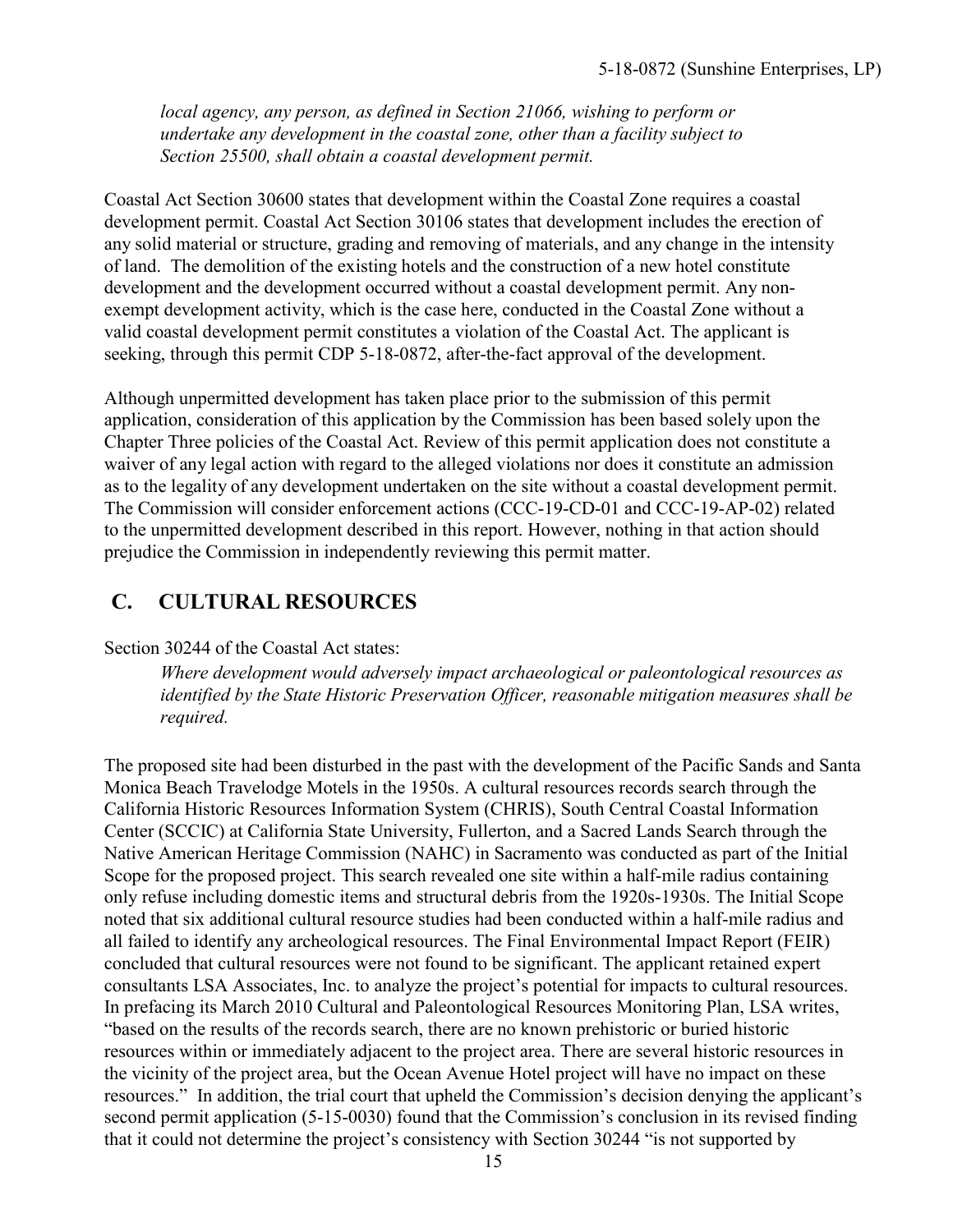substantial evidence." Thus, although for the prior CDP (5-15-0030), staff had recommended a "prior to issuance" special condition requiring an archeological mitigation report and the presence of archeological and Native American monitors during ground disturbance, given the evidence described above including the number of cultural resource studies that have been completed for this project, as well as findings of the applicant's consultant, in this particular case such a condition is not necessary for the Commission to find that the project complies with Section 30244 and no reasonable mitigation measures are required. Therefore, the project, as proposed, can be found consistent with Section 30244 of the Coastal Act.

# <span id="page-15-0"></span>**D. PARKING AND TRANSPORTATION**

Section 30252(4) of the Coastal Act states, in relevant part:

*The location and amount of new development should maintain and enhance public access to the coast by …(1) facilitating the provision or extension of transit service (4) providing adequate parking facilities or providing substitute means of serving the development with public transportation*.

Section 30253(d) of the Coastal Act states, in relevant part: *New development shall do all of the following:*

*(d) Minimize energy consumption and vehicle miles traveled.*

The Commission has consistently found that a direct relationship exists between the provision of adequate parking and the availability of public access to the coast. Section 30252 of the Coastal Act requires that new development should maintain and enhance public access to the coast by facilitating the provision of transit service and providing adequate parking facilities. Further, section 30253(d) of the Coastal Act requires that new development minimize energy consumption and vehicle miles traveled. Therefore, in order to conform to the requirements of the Coastal Act, the proposed project must provide adequate parking in order not to negatively impact parking and coastal access and provide measures to minimize energy consumption and vehicle miles traveled and facilitate the provision of transit service.

The proposed project will provide a total of 284 parking spaces within a subterranean parking garage. In the findings for CDP 5-15-0030, the total parking requirement for the 164-room hotel, with 750 square foot breakfast/meeting room, and approximately 1,470 square feet of restaurant space, under the Commission parking standards that have been applied to similar hotel projects and restaurant uses, was 138 spaces. The current application proposes 3,306 square feet of additional restaurant space fronting second street, conversion of 860 square feet of breakfast space on the ground floor of the hotel to a restaurant with bar, a 20-car car rental facility retail space, and monthly contract parkers. The new restaurant fronting Second Street has 1,960 square feet of service area. The ground floor hotel restaurant with bar has 600 square feet of service area. Based on parking standards the Commission has applied to similar restaurant uses in the past, the new restaurant uses together require approximately 51 spaces. The car rental facility is proposed to occupy 20 spaces. Therefore, the total number of parking spaces required for the entire development, as proposed, is 209 parking spaces. The proposed project, based on Commission parking standards, provides the required parking plus a surplus of 75 parking spaces. The amount of monthly parking should not be greater than the surplus, so as to avoid impacts to public parking elsewhere in the area. Any surplus should be offered to the general public, so as to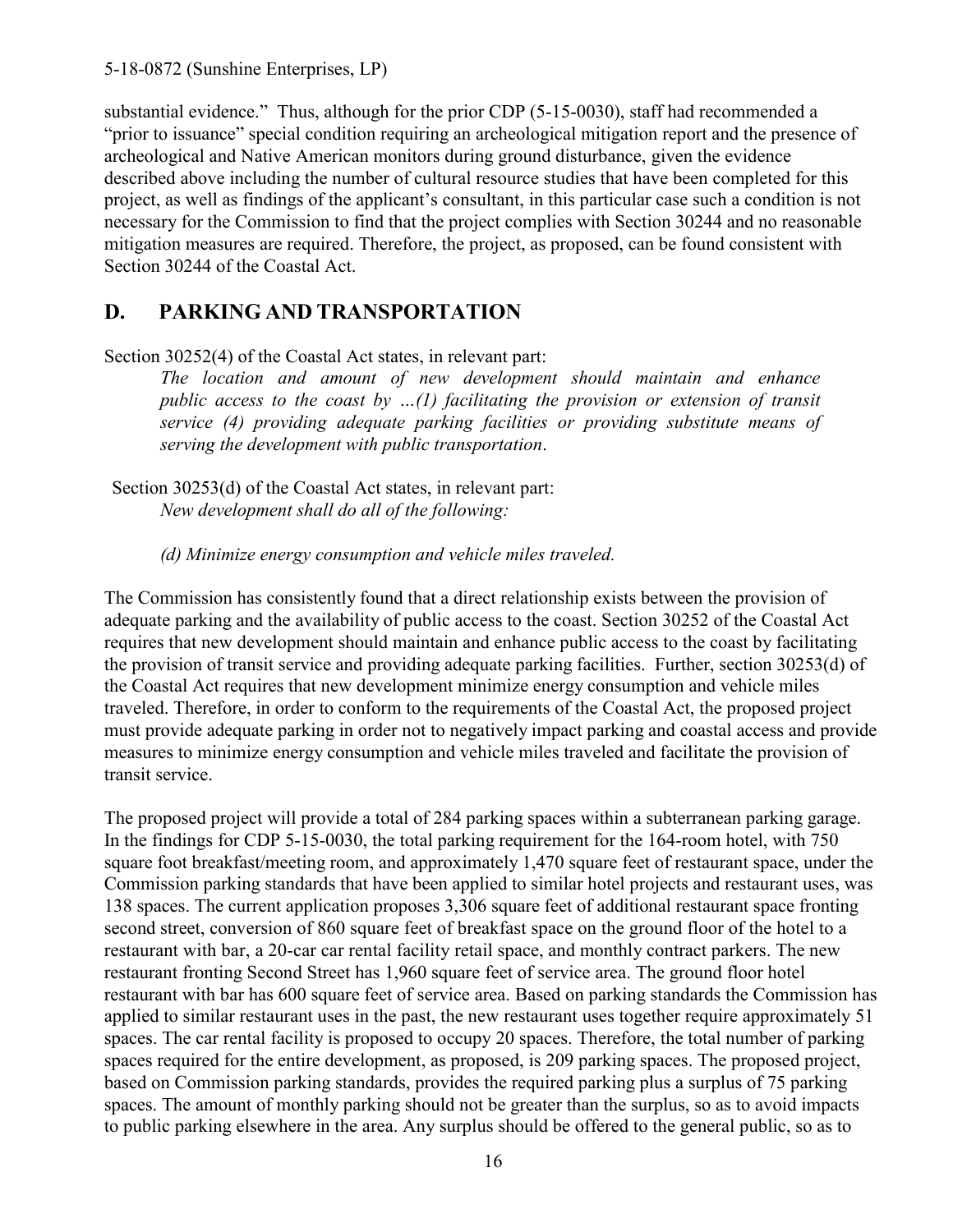increase visitor-serving opportunities in the area and decrease the constraints of public parking opportunities in the area.

In 2015, the onsite restaurant directed restaurant visitors to park in the City of Santa Monica's Municipal Structure #8 located on Second St. before 5 pm, and after 5pm to valet their cars for a \$7 flat-rate at the Shore Hotel. Visitors had not been directed to park in the Shore Hotel parking structure before 5pm due to the high cost. Today, restaurant-goers are not informed of the onsite parking at all, and are simply directed to park at Municipal Structure #8.<sup>4</sup> The restaurant and retail tenants of the site do not contribute to the City's downtown parking assessment district, so hotel guests and associated retail and restaurant visitors should not be directed to park in public parking structures provided by the assessment district.

**Special Condition 6** requires that 284 parking spaces be provided and maintained on the site to serve the hotel, 4,776 square feet of combined restaurant space, and accessory uses. A Parking Implementation Plan outlining how the hotel's 284 parking spaces shall be provided and maintained onsite to serve the hotel, commercial, restaurant, car rental facility, ADA requirements and electric vehicle charging as described in this permit must be submitted within 90 days of Commission approval of this permit. The Parking Implementation Plan must indicate how conditions of this permit will be met onsite. Any proposed changes, including but not limited to, change in the number of parking spaces, hotel rooms or operation of the hotel, or change in use shall be submitted to the Executive Director for a determination as to whether an amendment to this permit is legally required.

Further, to minimize energy consumption and vehicle miles traveled (VMTs) and to facilitate the provision of transit service, **Special Condition 6** also requires the applicant to submit within 90 days of Commission approval a Transportation Demand Management (TDM) program. The Shore Hotel's TDM program must incorporate the City of Santa Monica's TDM as items  $6(A)i - vi$ . The TDM program imposed by the City of Santa Monica is focused on alternative transportation options for hotel guests. However, it does not require the applicant to implement any programs to reduce energy consumption or VMTs for other types of users of onsite parking such as restaurant patrons, employees, or the general public. Given the many other types of users of onsite parking, reliance on the City's TDM program alone is not sufficient to minimize energy consumption and VMTs as required by Section 30253. Therefore, in order to find that the development minimizes VMTs from all user types, items 6(A)vii-xiii require that the applicant include non-vehicular and public transit incentives for the public, guests, and employees, who visit, use and work at the hotel and associated commercial space. The conditions imposed by the Commission in **Special Condition 6** also include requirements to ensure that there are no impacts to access by imposing parking and alternative transportation provisions such as electric vehicle charging stations for visitors to the restaurant and retail space, as well as employees of both the retail spaces and the hotel in an attempt to reduce total vehicle miles traveled associated with the development, as consistent with Section 30253(d) of the Coastal Act. As conditioned, the proposed project provides adequate parking for the visitor-serving uses, will enhance parking in the area by providing additional parking for the public, and will minimize energy consumption and vehicle miles traveled.

 $\overline{\phantom{a}}$ <sup>4</sup> As of February 6, 2019. https://www.blueplatetaco.com/contact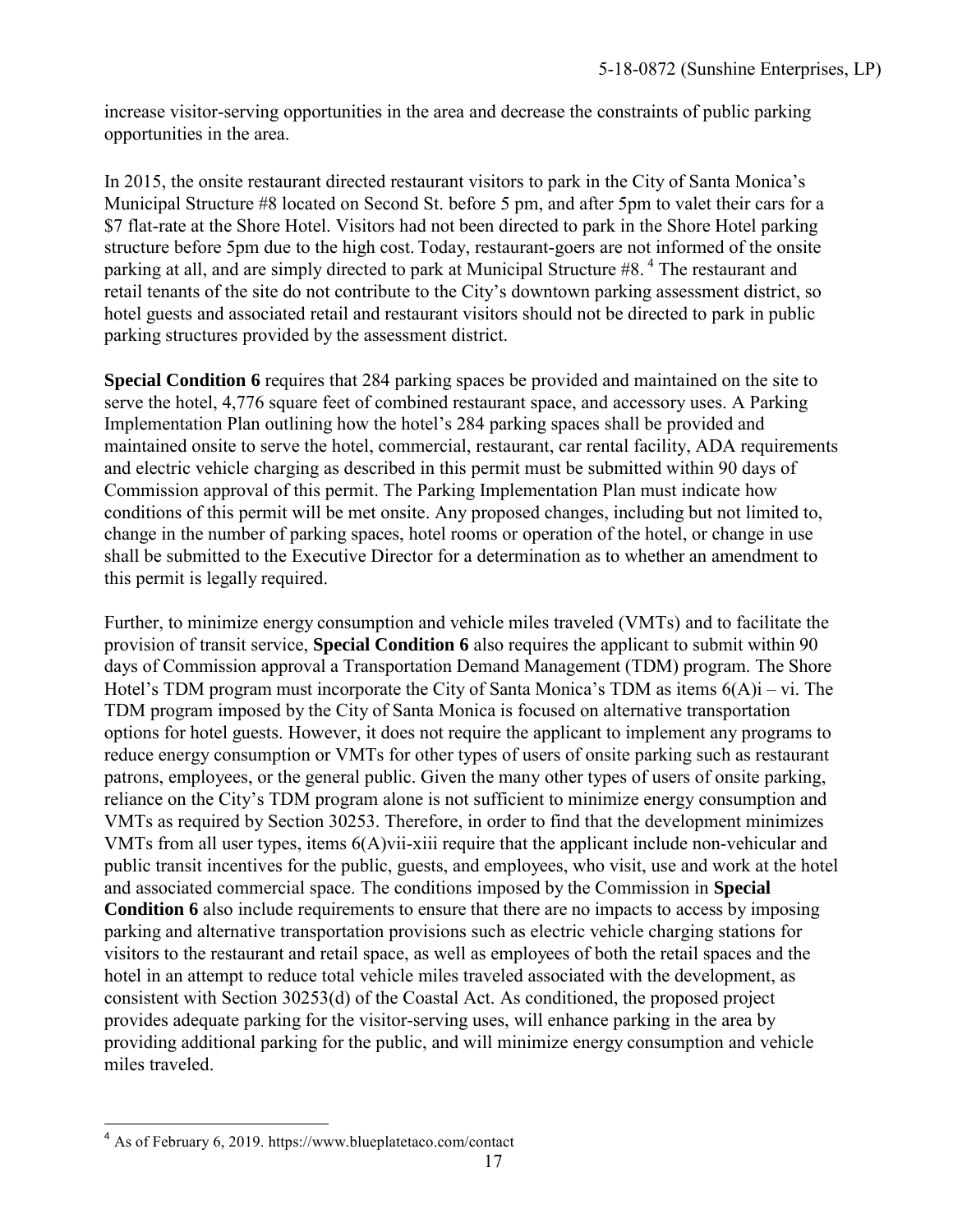The Commission also imposes **Special Condition 1**, which limits the uses and development for the proposed project and requires an amendment to this permit or a new coastal development permit for any changes to the development, including, but not limited to the parking provisions, land use, or intensification of use.

# <span id="page-17-0"></span>**E. LOWER-COST VISITOR-SERVING FACILITIES**

### Section 30213 of the Coastal Act states:

*Lower cost visitor and recreational facilities shall be protected, encouraged, and, where feasible, provided. Developments providing public recreational opportunities are preferred. The commission shall not: (1) require that overnight room rentals be fixed at an amount certain for any privately owned and operated hotel, motel, or other similar visitor-serving facility located on either public or private lands; or (2) establish or approve any method for the identification of low or moderate income persons for the purpose of determining eligibility for overnight room rentals in any such facilities.* 

### LUP Policy 52 states:

*Low cost visitor and recreational facilities shall be protected, encourages, and where feasible, provided. Where new development removes low-cost lodging facilities, the feasibility of replacing the units on-site shall be considered. If on-site replacement is not feasible, then one-to-one replacement within the Coastal Zone shall be considered. If these alternatives are not feasible, then an in-lieu fee payment shall be made and placed in a fund established by the City for the provision of low-cost lodging facilities within the Coastal Zone, including land acquisition, construction, and replacement. Developments providing public recreational opportunities are preferred. A fee has been adopted and is included in the Implementation section of this document.* 

Historically, the Commission has approved new hotel developments along the coastline because they are visitor-serving facilities. These hotels, however, are often exclusive because of their high room rates, particularly in recent years. Often, the Commission has required mitigation for the use of land that would have been available for lower-cost and visitor-serving facilities (e.g. NPB-MAJ-1-06A). The Commission has approved projects and LCP amendments that require that development of overnight accommodations provide facilities which serve the public with a range of incomes [LCP-5- SCL-16-0012-1(San Clemente-LUP update) HNB-MAJ-2-06 (Huntington Beach- Timeshares); A-6- PSD-8-04/101 (San Diego-Lane Field); A-5-RPV-2-324 (Rancho Palos Verdes-Long Point); RDB-MAJ-2-08 (Redondo Beach); SBV-MAJ-2-08 (Ventura); 5-98-156- A17 (Long Beach-Pike Hotel); LOB-MAJ-1-10 (Long Beach-Golden Shore)]. If the development does not provide for a range of affordability on-site, the Commission has required off-site mitigation, such as payment of an in-lieu mitigation fee, to fund construction of lower-cost overnight accommodations such as hostels, RV parks, and campgrounds. As of October 2016, \$10,426,871 of in-lieu fees paid to the Commission had been spent on lower-cost accommodation projects and another \$13,715,887 was available.

As more high-cost hotels are developed, the remaining lower-cost to moderate-cost hotel accommodations in the coastal zone tend to be older structures that become less economically viable as time passes. Further, as more redevelopment occurs, the stock of lower-cost overnight accommodations tends to be reduced, since it is more lucrative for developers to replace these structures with higher-cost accommodations. Commission staff prepared a 2016 study of Low Cost Visitor Accommodations,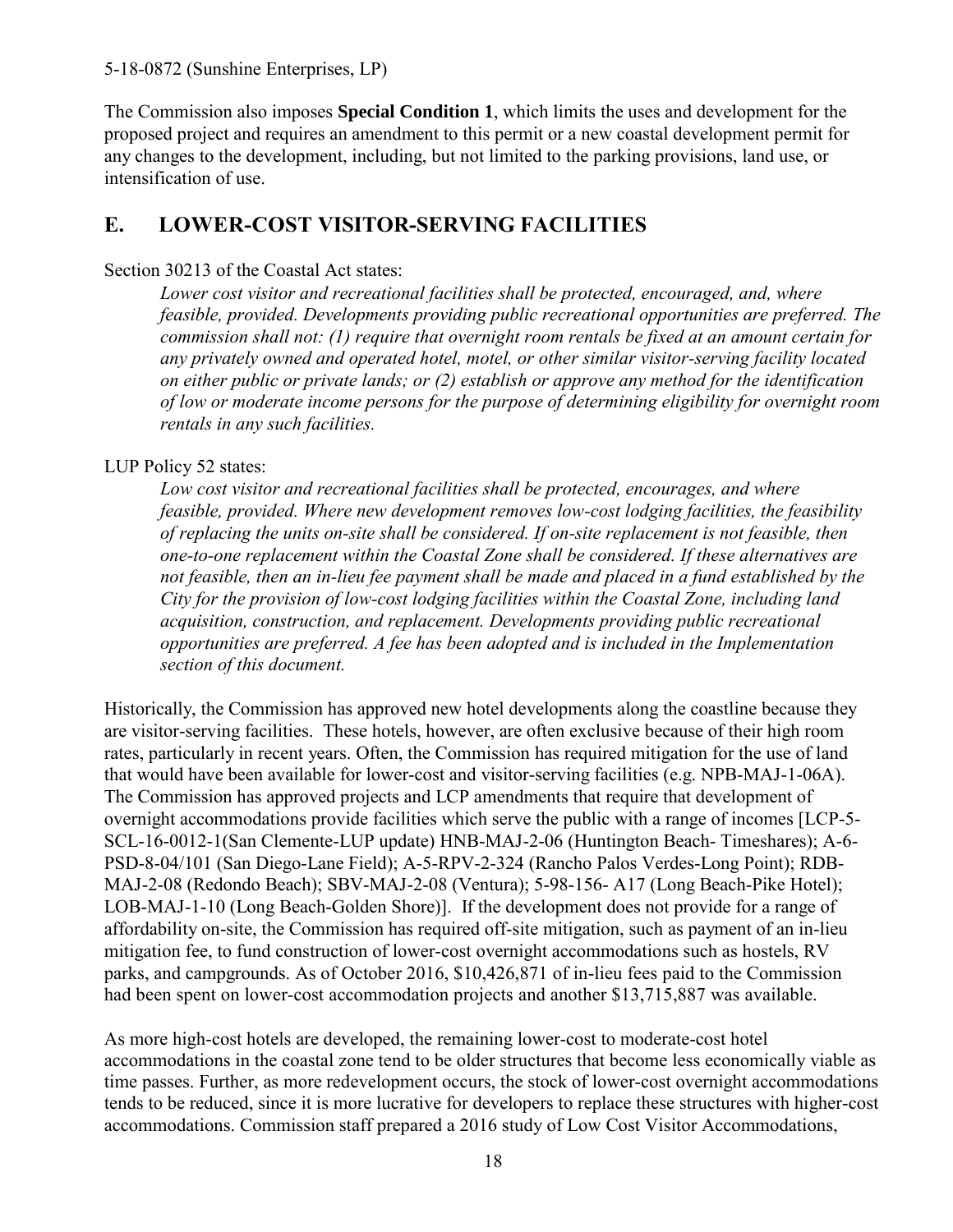which reviewed statewide data about overnight accommodations lost in the coastal zone since 1989. In its report to the Commission in November 2016, staff found that out of six "cost" categories ranging from "economy" to "luxury," a total of 24,720 economy rooms were lost, compared to 11,247 rooms of the remaining five classes. Economy rooms have been lost over the same time period at over twice the rate of all other cost categories combined. Thus, all told, nearly 70% of all rooms that have been lost since 1989 have been economy rooms, whereas less than 10% of the rooms lost have been in the upscale and luxury categories, and less than 0.2% have been lost in the luxury category. Such trends have made it that much more difficult for lower-cost visitors to access the coast.

Although statewide demand for lower-cost accommodations in the coastal zone is difficult to quantify, there is no question that low-cost motels, camping, and hostel opportunities are in high demand in coastal areas, and that there is an on-going need to provide more lower-cost opportunities along California's coast. For example, the Santa Monica hostel peak season occupancy rate rose from 92% in 2013 to 97% in 2015, despite the yearly average overall occupancy of 85% remaining roughly even.

The reduction in low- and moderate cost overnight accommodations in the coastal zone is an environmental justice issue. The Commission's Environmental Justice Policy, adopted in March 2019, states "the conversion of lower-cost visitor-serving facilities to high-cost facilities is also a barrier to access for those with limited income, and contributes to increased coastal inequality." In light of the trend in the market to provide luxury hotels, as well as the demolition of existing lower-cost hotels and motels along the coast, it is becoming increasingly important to protect and provide lower-cost overnight accommodations in the coastal zone as required by Section 30213 of the Coastal Act. With far fewer low-cost lodging facilities, a large segment of the population will be effectively excluded from overnight stays at the coast. "Financial reasons" was listed as the number one barrier to staying overnight at the coast, as identified by respondents to a State Coastal Conservancy-commissioned survey in 2017. By forcing this economic group to lodge elsewhere (or to stay at home), there would be an adverse impact on the public's ability to access the beach and coastal recreational areas. Therefore, by protecting and providing low-cost lodging for the price-sensitive visitor, a broader segment of the population will have the opportunity to visit the coast.

In order to protect and provide for lower-cost visitor-serving facilities, the Commission has imposed in-lieu mitigation fees on development projects that remove existing facilities and/or propose only new high cost overnight accommodations, or change the land use to something other than overnight accommodations. By requiring such mitigation a method is provided to assure that at least some lower-cost overnight accommodations will be protected and/or provided. The City's certified LUP notes that 502 lower-cost overnight lodging facilities existed in the coastal zone in 1992. In 2018, the City calculated that only 297 low/moderate cost (under \$200) rooms remain today. Additionally, only three of the 12 low/moderate cost accommodations are in the Coastal Zone. The Shore Hotel's elimination of two accommodations which together provided 72 low cost rooms had a significant impact on the availability of low-cost visitor accommodation in Santa Monica, and single-handedly represents 35% of the lost low/moderate cost visitor accommodations between 1992 and 2018.

#### **Defining Lower-cost**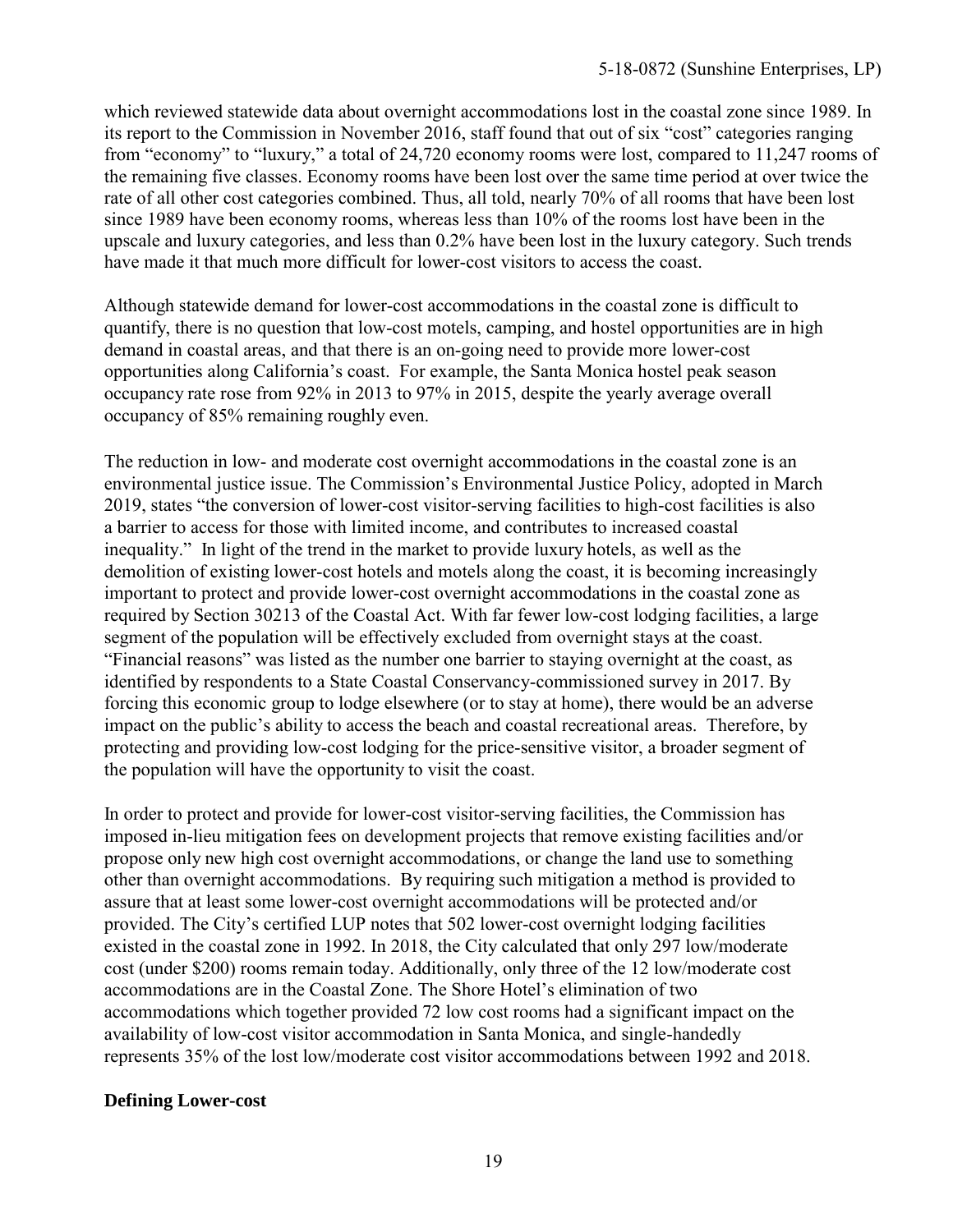$\overline{a}$ 

In a constantly changing market, it sometimes can be difficult to define what price point constitutes low-cost and high-cost accommodations for a given area. In its previous actions, the Commission has addressed the issue of defining lower-cost and higher-cost hotels (Coastal Development Permit Nos. 5- 04-291, 5-88-062, 5-84-866, 5-81-554, 5-94-172, 5-06-328, 5 A-253-80, and A-69-76, A-6-IMB- 07- 131, 3-07-002, 3-07-003). More recent Commission actions have found that on a case-by-case basis, it has been appropriate to apply a formula to understand lower- and higher-cost overnight accommodations for a specific part of the coast (3-17-0581, A-5-DPT-17-0063, 3-16-0287; 5-13- 0717). The formula is based on California hotel and motel accommodations (single room, up to double occupancy), and does not incorporate hostels, RV parks, campgrounds or other alternative accommodations into the equation, as these facilities do not provide the same level of accommodation as hotels and motels. Hostels, RV parks and campgrounds tend to be inherently lower-cost, and are the type of facilities that a mitigation fee for the loss of existing lower-cost over-night accommodations or the failure to provide new lower-cost facilities would support.

The formula compares the average daily rate of lower-cost hotels in a specific coastal zone area (e.g., city or bay) with the average daily rates of hotels and motels across the entire State of California. Under this formula, lower-cost is defined as the average room rate for all hotels within a specific area that have a room rate 25% less than the statewide average room rate.

To determine the statewide average daily room rate, the statewide average daily room rates collected monthly by Smith Travel Research were used, and are available on the California Travel and Tourism Commission's website: [http://www.industry.visitcalifornia.com,](http://www.industry.visitcalifornia.com/) under the heading "California Lodging Reports." Smith Travel Research data is widely used by public and private organizations.

The 2018 annual California statewide average daily room rate reported was \$168.04, and for the Los Angeles area the average daily room rate was  $$180.16<sup>5</sup>$  The Commission's formula defines lower-cost accommodations as those charging approximately 25% less than the statewide average daily room rate, in this case \$127 and less  $(\$168.40 - 25\%)$ , and higher-cost accommodations are defined as those hotels with daily room rates 25% higher than the statewide average, in this case \$211.175 and up per night (\$168.04 +25%), while values in-between are considered moderate cost.

The City of Santa Monica has average daily room rates and growth rates that are much higher that the statewide average and has exhibited higher occupancy levels than the Los Angeles and Orange County market areas.<sup>6</sup> The City contains several luxury hotels with standard room rates in excess of \$400 a night. The report submitted by the applicant prepared by PKF Consulting states:

*Although several notable luxury hotels have opened in Santa Monica, the supply of affordable lodging, especially in the Coastal Zone, has been limited. In addition to development of luxury hotels, other properties previously considered affordable have increased their rates significantly*.

Because overnight rates are significantly higher in the Santa Monica beach area, average hotel rooms cost much more than the statewide average. A survey of 20 hotels and motels in the Coastal Zone

<sup>&</sup>lt;sup>5</sup> Source: 2019 STR Inc. [https://industry.visitcalifornia.com/Research/Lodging-Report?region=Los Angeles County](https://industry.visitcalifornia.com/Research/Lodging-Report?region=Los%20Angeles%20County)

<sup>&</sup>lt;sup>6</sup> Source: *Analysis of Options for the Travelodge and Pacific Sands Motels prepared by PKF Consulting, June 2005.*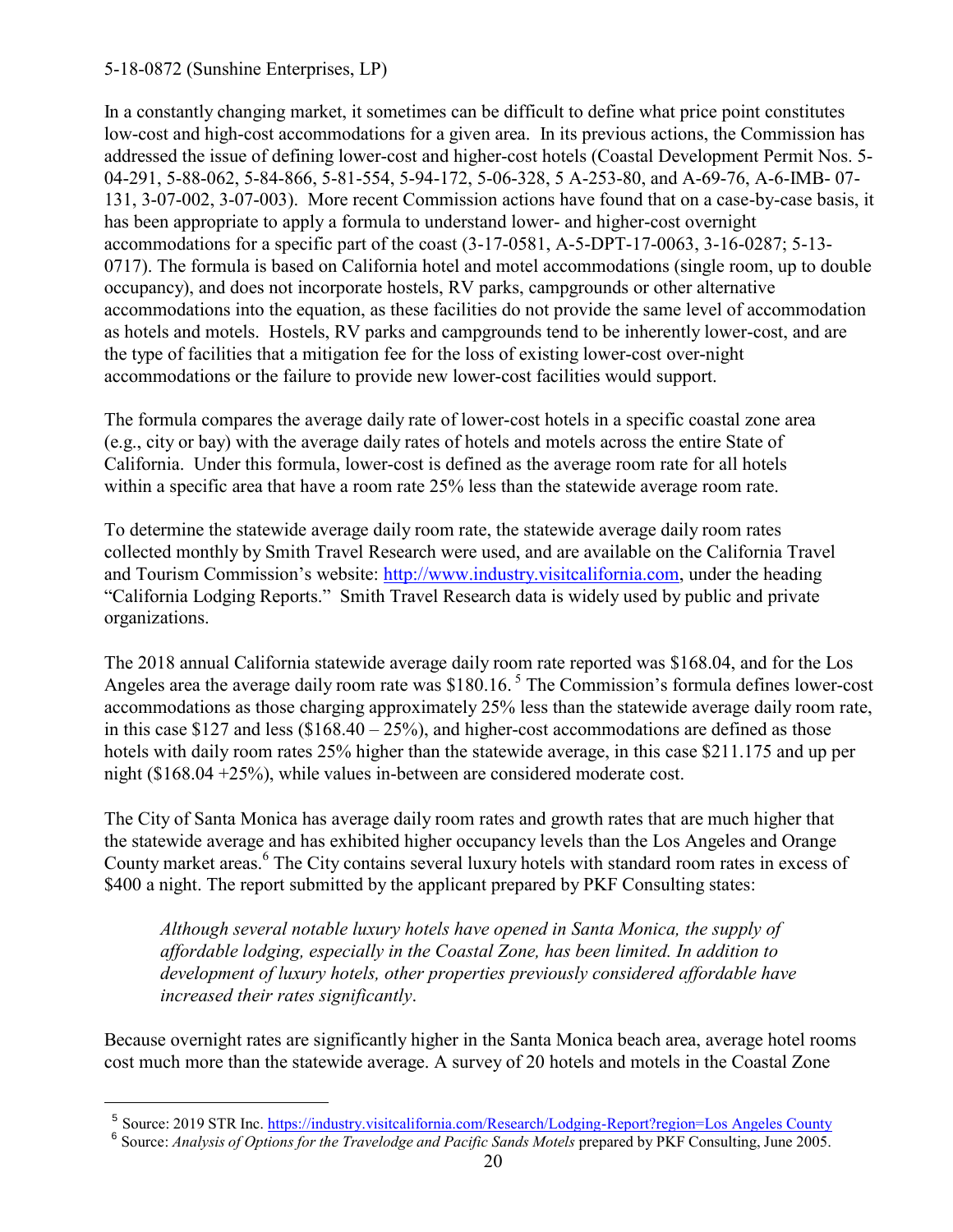showed that the average daily room rate is \$317 per night. Rates of 25% more than the average in the area, or high cost, are over \$396 per night and rates 25% less than the average, or low cost, are less than \$238 per night.

The lowest overnight rates based on the survey of hotels in the Coastal Zone are between \$212 and \$228 per night (Bayside Hotel, Ocean Lodge Santa Monica Beach, Carmel by the Sea, Ocean Luxury Lofts, and Car Mar), which are not considered low to moderate cost compared to the statewide average of \$168.04. All of the hotels charge more than the statewide average with a midrange of \$249 to \$319 per night (Sea Blue, Courtyard Santa Monica, Wyndham Santa Monica, Ocean View, DoubleTree, Hampton Inn, and Le Meridien Delfina). The higher end hotels charge between \$350 and \$640 per night (The Georgian, Fairmount Miramar, Huntley Santa Monica Beach, Shangri-La, Pailhouse, Loews, and Shutters).<sup>7</sup>

The City of Santa Monica in 1990 recognized the problem of the loss of affordable overnight accommodations and the need to provide overnight accommodations for all economic sectors and adopted ordinance No. 1516 to establish a mitigation fee for the removal of low-cost lodging accommodations in the Santa Monica Coastal Zone (see **[Exhibit 3](https://documents.coastal.ca.gov/reports/2019/5/W16a/W16a-5-2019-appendix.pdf)**). The City found that:

*(a)… there has been a significant shift in the development of visitor accommodations within the Santa Monica Coastal Zone from low cost lodging accommodations to luxury lodging accommodations…*

*(b) The City of Santa Monica has experienced a significant reduction in the number of low cost lodging accommodations due to demolition and conversion of existing units and construction of office development and luxury lodging accommodations…*

*(d) The demolition of low cost lodging accommodations in combination with the replacement by, and new construction of, luxury lodging accommodations has altered the balance and has contributed to the scarcity of affordable visitor accommodations in the City.*

*(h) New commercial and new hostel and motel development which requires demolition of existing low cost lodging accommodations is generating a reduction in the City's affordable visitor accommodations, and increases the imbalance between coastal activities and affordable visitor accommodations in the City.*

The City's finding further state that the purpose of the ordinance is to:

*(g)…reduce the negative impact on affordable visitor accommodations caused by new commercial and new hotel and motel development which requires demolition of existing visitor accommodations.*

The amount of the fee is based on the reasonable costs of constructing replacement units within the City of Santa Monica. As set out in the ordinance the required fee is as follows:

 $\overline{a}$ <sup>7</sup> AAA website: [www.calif.aaa.com/home/travel.html](http://www.calif.aaa.com/home/travel.html)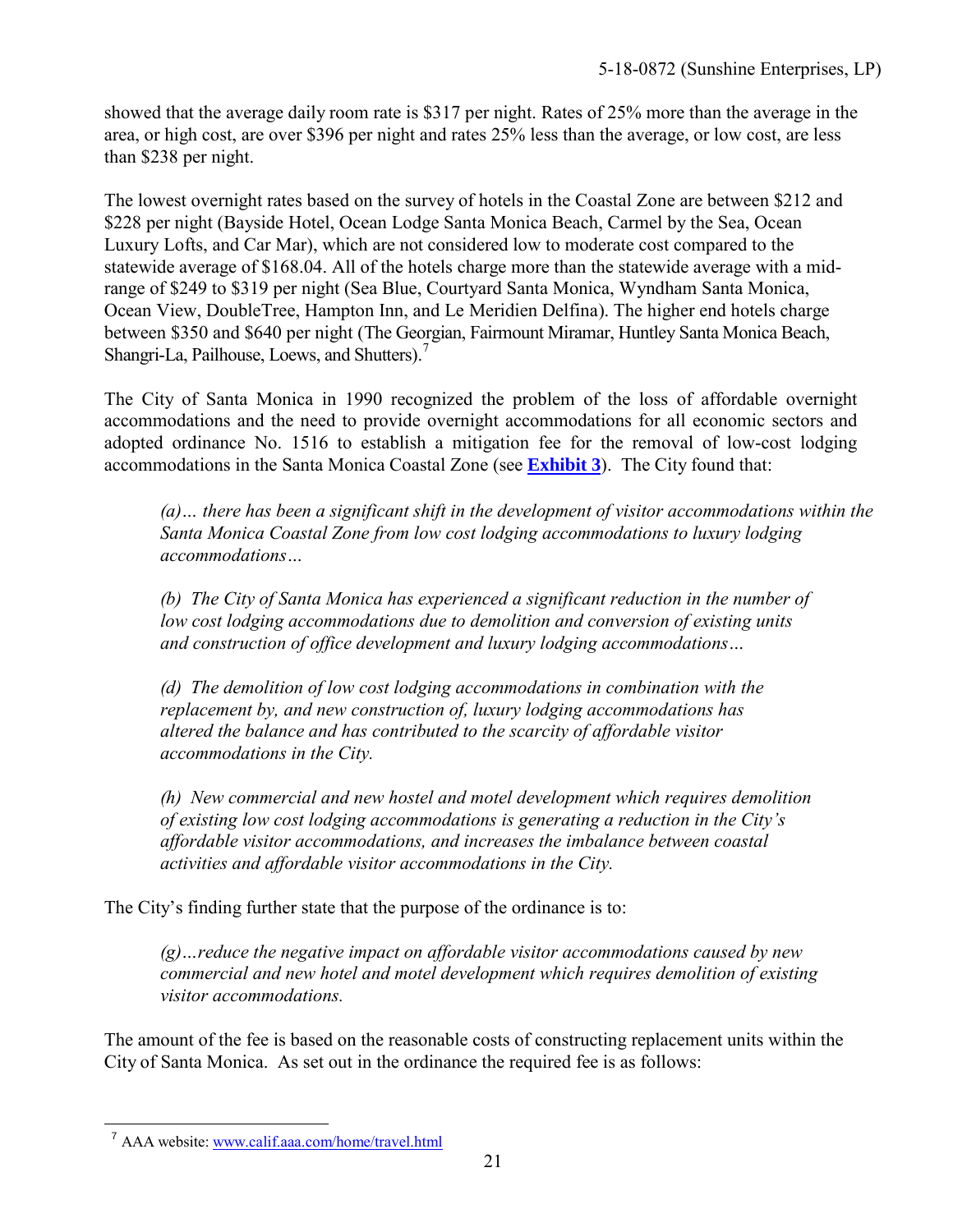*(b) The amount of fee required pursuant to this Section shall be based on the number of units to be removed. For each low cost-lodging unit removed, a fee of Eight Thousand Dollars (\$8,000.00) shall be required.*

*(c) Any fee payment required pursuant to this Section shall be adjusted for inflation by the percentage change in the Consumer Price Index ("CPI") multiplied by .65 plus the percentage change in land cost multiplied by .35 between the date of adoption of this Ordinance through the month in which payment is made.*

Before the adoption of the above ordinance, the Commission approved a number of Coastal Development Permits for projects that included the removal of lower-cost lodging facilities. Mitigation fees required through Commission approval of A-49-79 (Interstate Marina), A-207-79 (Marina Plaza), and CDP No. 5-83-560 (City Equities Corp.) were used to construct the Santa Monica Hostel. Shortly after, CDP Nos. 5-88-062 (CWD Taiyo), 5-89-941 (Maguire Thomas Partners Dev.), 5-89-240 (Michael Const. Ent.), and 5-99-169 (Maguire) required mitigation fees that were used to fund the 60 bed expansion of the Santa Monica Hostel (CDP No. 5-86-175). Some remaining funds are held by the City of Santa Monica for future lower-cost accommodations.

In 1990, the City of Santa Monica passed Ordinance 1516 in an effort to establish an in-lieu fee program for the removal of lower-cost overnight accommodations and establish a formula for the amount per unit required. The formula in the ordinance was used in the approval of CDP No. 5-90- 928 (Maguire Thomas Partners). The formula and program has only been used for three hotel projects since 1990 (CDP Nos. 5-89-941; 5-89-240; 5-99-169); mitigation amounts ranged from \$8,000 to approximately \$8,515 per unit. These amounts were accepted by the Commission at the time because no other information had been presented that represented the true cost of overnight accommodation development in the coastal zone. Since then, the Commission has received reports with detailed information concerning the cost of development of overnight accommodations, specifically, low-cost overnight accommodations.

Since 2007, the Commission has acted upon several permits and plans using a similar approach to mitigation fees for loss of lower-cost accommodations (6-92-203-A4/KSL, A-6-ENC-07-51, Oceanside LCPA 1-07, Redondo Beach LCPA 2-08, A-6- PSD-08-004, 5-13-0717, Newport Beach LCPA 1-07, San Buenaventura LCPA 1-08 and 2-08), requiring the payment of an in-lieu fee of \$30,000 per unit (adjusted for inflation) to mitigate for the loss of lower-cost overnight accommodations.

Following questions regarding the adequacy of the in-lieu fee at Commission hearings, Hostelling International (HI) provided a report in 2014 representing the true construction costs of a new hostel (**[Exhibit 5](https://documents.coastal.ca.gov/reports/2019/5/W16a/W16a-5-2019-appendix.pdf)**). The 2014 report stated that new construction costs \$42,120 per bed without the cost of land acquisition. The report assumed that at \$100/square foot of land purchased (at 120 sq. ft. per bed), the total cost per bed would be \$54,120.

While this information was reported by HI, it is important to note that in-lieu mitigation fees are accepted and used by many public and non-profit organizations. The in-lieu fees provide funding to public agencies and non-profit organizations including California Department of Parks and Recreation (State Parks) and non-profit concessionaires, various counties and cities across California, as well as HI, for the provision of lower-cost overnight visitor accommodations within or in close proximity to the coastal zone, including but not limited to lower-cost motels, hostel accommodations,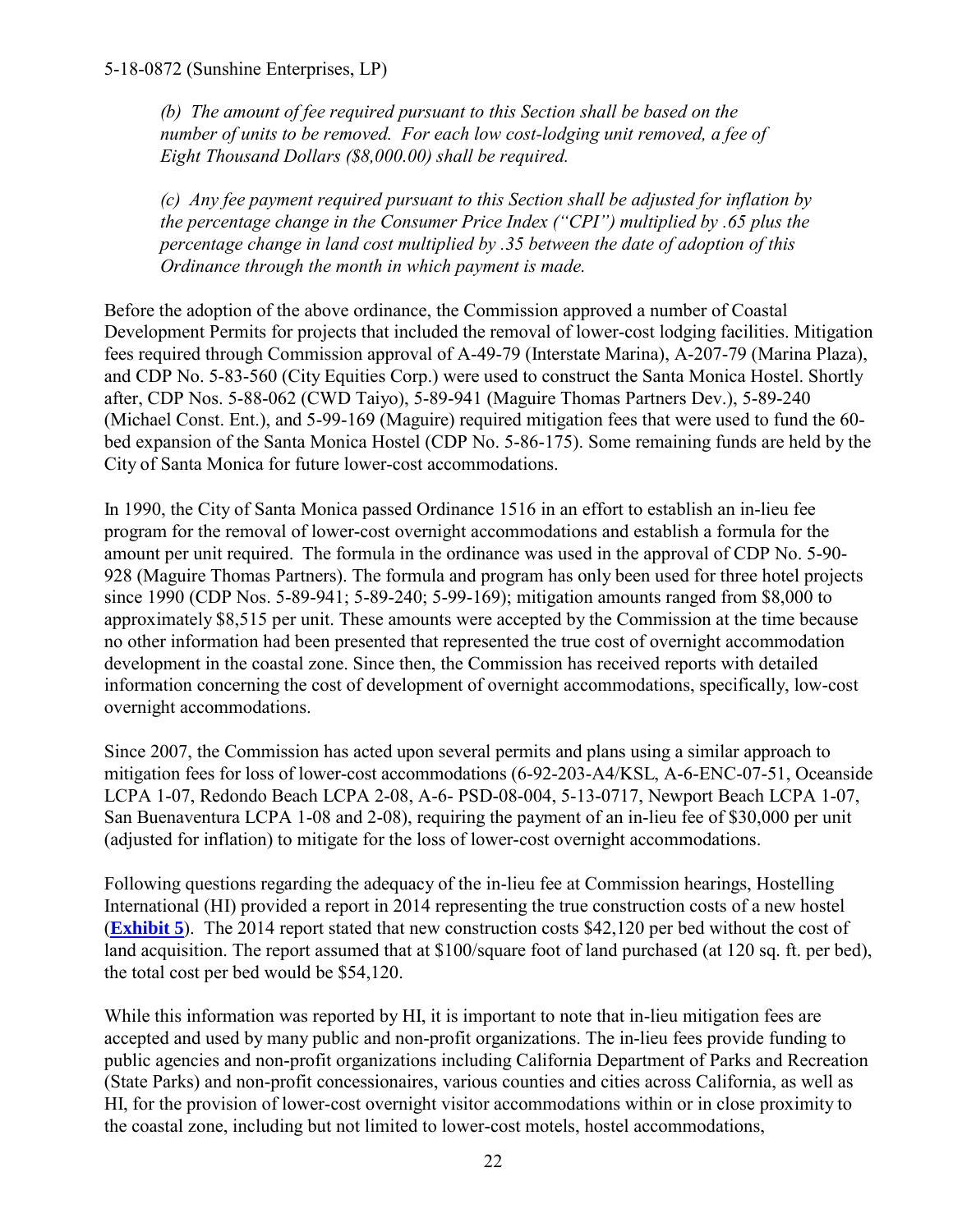campgrounds, cabins, or lower-cost hotel or motel accommodations. An independent consultant was hired by the Commission to verify the report's figures. In 2015, the Commission's consultant concluded that \$42,120 per bed for new construction of hostels is an accurate figure and can be applied statewide, but concluded that assuming \$100/square foot of land is unrealistic and inadequate (**[Exhibit 6](https://documents.coastal.ca.gov/reports/2019/5/W16a/W16a-5-2019-appendix.pdf)**). The recommendation was to separate the two figures, based on the specifics of the project. The land costs should be factored into the equation based on the average land cost per square foot in the area of the impact and added to the construction cost of \$42,120 per bed.

Although the Commission has previously mitigated the loss of lower-cost existing hotel rooms with construction of new hostel beds at a rate of one-to-one, this approach may not adequately offset the project's impacts. A hotel or motel room (250 sq. ft. average) represents a much larger space than a single hostel bed (120 sq. ft. average). Therefore, the capacity of the mitigation is significantly less than the project's impact. In addition, while some visitors may be willing to stay in the type of shared accommodations provided by hostels, some may choose not to stay in such an environment. The replacement of lower-cost hotel or motel rooms with hostel beds polarizes the overnight visitor-serving accommodation types remaining into two options: high-cost hotel rooms or hostels beds in shared rooms, which may inhibit some members of the public to overnight access to the coast. The mid-range affordable overnight options are effectively eliminated by this replacement method. The same principal is true for mitigating the loss of lower-cost hotel rooms with RV parks or campgrounds.

The City of Santa Monica approved the subject project locally in 2008. At that time the proposed overnight rate was \$164 per night, which the City determined to be lower to moderately priced, and the project was conditioned to provide mitigation for the lost lower-cost rooms in the event that overnight rates increased in the future, in order to provide affordable lodging opportunities elsewhere in the City. In 2013, the City informed the hotel operator that the rates were in excess of the low to moderately priced rates and that mitigation would be required for the 72 lower-cost rooms of the 87 that were demolished, according to the conditions of approval (local condition No.  $8^{8}$ .

While the ordinance formula may suffice for local conditions of approval, the proposed project's impacts on existing lower-cost overnight accommodations in the coastal zone is subject to Commission review to ensure that the applicant provides proper mitigation for those impacts. Based on subsequent estimates by HI and a report by an independent consultant, staff concludes that the mitigation paid to the City of Santa Monica was grossly insufficient. The City did not use the most recent data for determining the actual cost to mitigate for the loss of lower-cost rooms at the project site. Instead, it accepted \$16,829 per room (for 72 rooms totaling \$1,211,688) based on the existing mitigation program, and informed the applicant that the in-lieu mitigation fee will be subject to review and approval by the Coastal Commission (**[Exhibit 4\)](https://documents.coastal.ca.gov/reports/2019/5/W16a/W16a-5-2019-appendix.pdf)**. Not only is the formula of Ordinance 1516 outdated, but the City of Santa Monica does not have a Certified LCP, therefore the in-lieu mitigation fee or program assessed for the project is not certified and does not represent compliance with Chapter 3 policies of the Coastal Act.

In 2013 the applicant provided a study *Analysis of Mitigation Fees* to the City of Santa Monica evaluating the mitigation rate based on the formula described in Ordinance 1516.<sup>9</sup> While staff does not concur with the calculations provided by the study, staff does agree that the \$16,829 per low-cost

 8 City of Santa Monica Planning Commission Report: Item 10 A, March 19, 2008

<sup>9</sup> *Analysis of Mitigation Fees* by Buss-Shelger Associates, September 2013.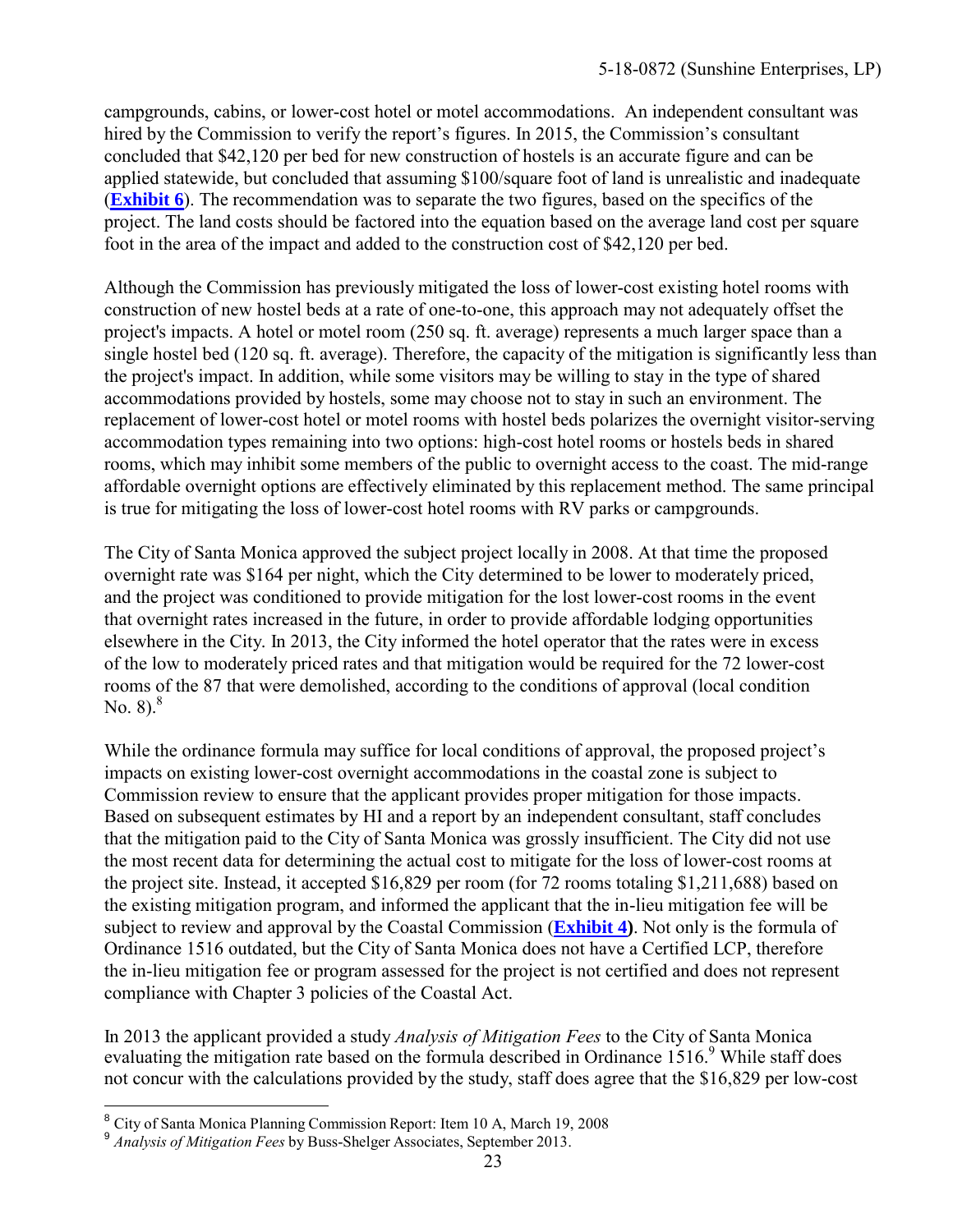room removed (for 72 rooms) paid to the City may be considered as part of the total in-lieu mitigation fee paid in association with this project. The City's original staff report stated:

*In the event that any of these rooms cease to be low cost lodging, including if the room has become higher cost lodging or converted to another use, the applicant shall pay a mitigation fee for that room(s) in accordance with Ordinance 1516 or any successor ordinance, based on the fee in effect at the time of payment.* 

The applicant paid an in-lieu fee for 72 rooms directly to the City, in accordance with a condition of the City's local permit. Therefore, staff recommends agreeing to the applicants' request that the Commission accept the in-lieu fees already paid to the City as partial mitigation for the impacts to low cost accommodations (**Special Condition 7**).

#### **Mitigation Requirement**

Policy 52 of Santa Monica's certified LUP states, in relevant part, "If on-site replacement is not feasible, then one-to-one replacement within the Coastal Zone shall be considered. If these alternatives are not feasible, then an in-lieu fee payment shall be made." On-site replacement of lower-cost overnight accommodations is preferable, however, in past action, the Commission has found that when this approach is not feasible, then the requirement of in-lieu fees to provide new lower-cost overnight accommodations constitutes adequate mitigation for the loss of lower-cost overnight accommodations and failure to provide lower-cost overnight accommodations in any of the rooms that exceed the number of the lower-cost rooms lost. As conditioned, the in-lieu fees would be used to support the establishment of lower-cost overnight visitor accommodations such as, hostels, low-cost cabins, or other projects in the coastal zone.

The cost of replacing lower-cost hotel rooms with new lower-cost hotel/motel rooms is significantly higher than replacing them with hostel beds. In 2015, the Commission's consultant estimated a construction cost of \$100,000 per motel room, with each motel room requiring 250 square feet of land area (**[Exhibit 6](https://documents.coastal.ca.gov/reports/2019/5/W16a/W16a-5-2019-appendix.pdf)**) The consultant reported that the average cost per square foot of land in the Coastal zone of Santa Monica was \$293 in 2013, and was much higher at the time of writing of the report (2015), at \$578. As of February 2019, the average listing cost per square foot of vacant parcels listed on a local real estate listing aggregator was \$374.47; notably no vacant land was on the market in the coastal zone.<sup>10</sup> The Commission's consultant recommended that land costs be considered separately when determining mitigation costs. A mitigation fee including the cost of land is unnecessary because **Special Condition 7** requires the mitigation funds be directed to State Parks, State Coastal Conservancy, or non-profit entities which have land available for providing lower-cost visitor amenities in the Southern California coastal zone, with the intention that such projects do not require the purchase of land. Over the past several years, State Parks has engaged with the Parks Forward Initiative, which was created to "develop a new vision and long-term plan for a financially sustainable State Park System that meets the needs of California's growing population and changing population." A large part of the Parks Forward Initiative ultimately focused on providing alternative camping, such as cabins and tent cabins, as a way to reach a broader segment of the population, including those who are not interested in or able to camp in tents or RVs. Therefore, State Parks, with the Parks Forward Initiative, and the Coastal Commission, with the lower-cost overnight accommodations program, are well aligned to partner on providing lower-cost overnight accommodations. In December 2017, the

 $\overline{\phantom{a}}$ <sup>10</sup> Based on listings posted on [realtor.com](https://www.realtor.com/realestateandhomes-search/Santa-Monica_CA/type-land) as of February 19, 2019.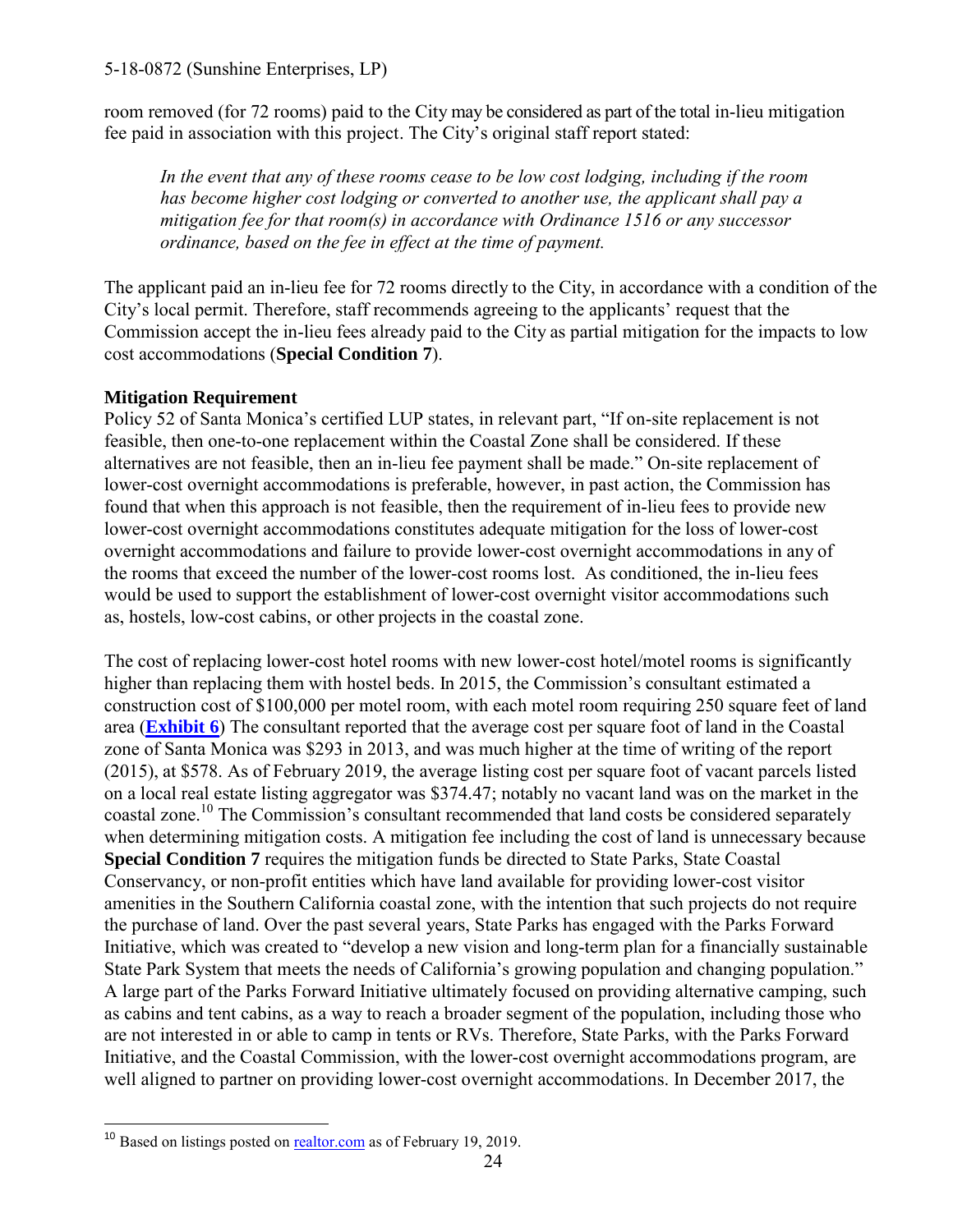Commission signed a Memorandum of Understanding with the State Parks to streamline use of in-lieu funds to develop lower-cost overnight accommodations on State Parks property.

Based on the consultant's recommendation that the Commission separate construction costs from land costs, and the Commission's adopted finding in denying 5-15-0030 that \$42,120 was severely insufficient mitigation to provide adequate replacement accommodations, the mitigation fee required by **Special Condition 7** imposed by the Commission requires that the lost low-cost motel rooms be mitigated with an amount that would reflect the cost of their replacement, which the most recent evidence indicates is \$100,000 per room.

The \$100,000 per room in lieu-fee is appropriate based on the consultant's report. The consultant states that "motels require approximately twice the gross square footage per person than hostels." He recommends that that the HI estimate for construction costs of a hostel bed, which was \$42,120 per bed (or \$350/sq. ft.) in 2015 dollars, be used as a guide for construction costs. HI's study estimates that each hostel bed requires 120 sq. ft. Since HI's cost estimate is based on cost per square footage, and the consultant also provides the relationship between a hostel bed and hotel or motel room in square footage (ie. twice the amount), the guidance for estimating the cost of construction for a hotel or motel room can be calculated as 2 x \$42,120 or \$84,240 per room. In order to account for inflation, the consultant noted that the Consumer Price Index, which the Commission has used in the past, is adequate, but that the Turner Building Cost Index was more specific to the construction industry. Using the Turner Building Cost Index (**[Exhibit](https://documents.coastal.ca.gov/reports/2019/5/W16a/W16a-5-2019-exhibits.pdf)** 7) for the Fourth Quarter of 2018 (the most current index as of writing), \$84,240 worth of construction costs in 2015 would be \$100,052 today. Therefore, the consultant's recommendation that the cost of replacement is \$100,000 per room is well formed and validated by methodology recommended in the report.

In its November 2016 report on Low Cost Visitor Accommodations, Commission staff's recommendation was to "require new high cost hotels to provide at least 25% of new units as lowercost accommodations (i.e., if there are 100 high cost units in a new hotel, the developer needs to provide for at least 25 lower-cost units on or off-site and/or a fee equivalent to providing 25 such units) and 100% replacement for each lost lower-cost unit." Past Commission action has been consistent with this recommendation, and has found in past actions that the loss of existing, lower-cost hotel/motel units should be mitigated at a 1:1 ratio lost to new units provided. For higher cost overnight visitor accommodations where lower-cost alternatives are not existing onsite, a mitigation fee is required for 25% of the high cost rooms constructed. For higher cost overnight visitor accommodation where lowercost alternatives were lost, the Commission has required mitigation for 25% of new rooms created and 100% of existing rooms lost. For example, in 2009, the Commission approved an amendment for the City of Newport Beach requiring in-lieu fees to provide for 100% of the number of lower-cost units that are lost, and 25% of the number of new high cost units that are constructed.<sup>25</sup> This approach was also used in CDP A-5-LGB-14-0034 for the remodel of a hotel in Laguna Beach and in CDP 5-13-0717 for the construction of a new hotel in Hermosa Beach.

Requiring at least 25% of new overnight accommodations to be lower-cost helps provide a range of opportunities for visitors of all incomes. Although the Commission could, and sometimes has, used a different percentage it has most often used the 25% figure, which is similar to requirements related to affordable housing that the Commission used when the Coastal Act required it to protect and provide for affordable housing. Aiming to ensure that 25% of new overnight accommodations in the coastal zone are lower-cost is also logical from a policy perspective. Data from STR demonstrates that 25% of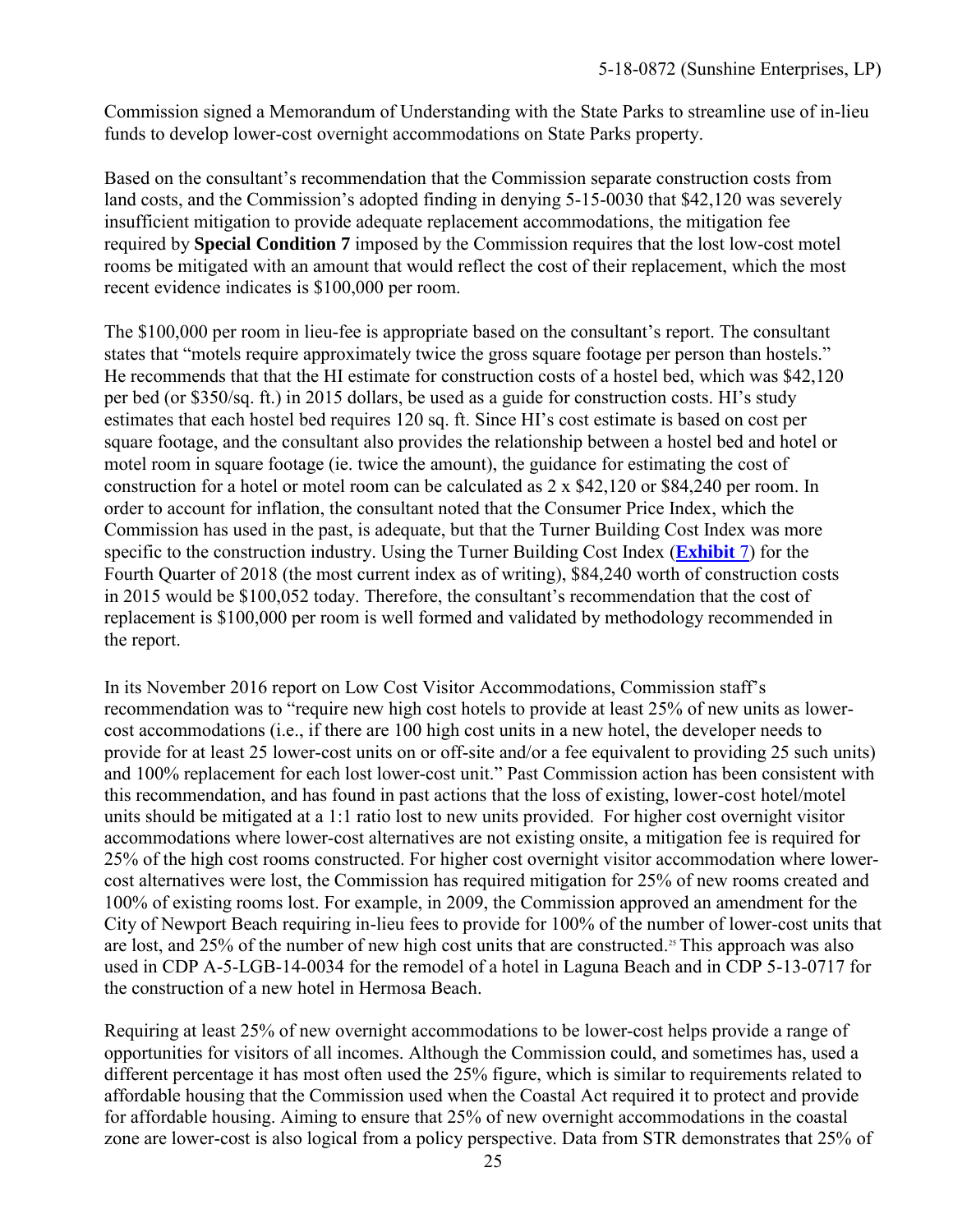hotel rooms in the inland and coastal areas of coastal counties are lower-cost, "economy" rooms. Seeking to ensure that new hotels in the coastal zone provide at least a similar percentage of lower-cost accommodations would help maximize public access and recreational opportunities as required by the Coastal Act. This approach is consistent with the manner in which many jurisdictions require new development to pay for or provide sufficient services to maintain existing levels of those services  $-e.g.,$ new development must maintain existing levels of park acreage per resident.

The requirement for 25% of the number in excess of rooms being lost is also consistent with past Commission actions (Redondo Beach LCPA 2-08, Newport Beach LCPA 1-07, San Buenaventura LCPA 1-08 and 2-08), where mitigation for both the loss of low cost units and their replacement with high cost units has been imposed:

*If the proposed demolition of existing lower cost overnight visitor accommodations also includes redevelopment of the site with high-cost overnight visitor accommodations or limited use overnight visitor accommodations, the fee shall also apply to 25% of the number of high cost rooms/units in excess of the number of rooms/units being lost. The in-lieu fee shall be required as a condition of approval of a coastal development permit, in order to provide significant funding to support the establishment of lower cost overnight visitor accommodations within the coastal zone.*

*An in-lieu fee shall be required for new development of overnight visitor accommodations in the coastal zone that are not low or moderate cost facilities. These in-lieu fee(s) shall be required as a condition of approval of a coastal development permit, in order to provide significant funding to support the establishment of lower cost overnight visitor accommodations within the coastal area of Los Angeles County, and preferably within the City of Redondo Beach's coastal zone. The fee shall apply to 25% of the total number of proposed units that are high-cost overnight visitor accommodations or limited use overnight visitor accommodations.* 

*Where a proposed development includes both demolition of existing low cost overnight visitor accommodations and their replacement with high cost overnight visitor accommodations, the fee shall also apply to the 25% of the number of high cost rooms/units in excess of the number being lost.*

Therefore, for these reasons, and consistent with past commission actions, an in-lieu fee requirement is imposed for all low-cost rooms demolished and for 25% of the high-cost rooms constructed, in excess of the rooms lost.

Because this is an after-the-fact permit, the Commission must address the project as if it has not yet been constructed (*see* LT-WR v. CCC (2007) 152 Cal.App.4th 770, 797). Based on the information presented to date, the Commission should evaluate the project's impact on the existing inventory of lower-cost overnight accommodations in the City of Santa Monica, and the permanent loss of the land to provide lower-cost overnight accommodation in the future. The Commission has protected lowercost visitor-serving facilities in a variety of ways, including by denying projects that would have resulted in the loss of existing lower-cost facilities. One notable example was the denial of the demolition of the Steep Ravine cabins in Mt. Tamalpais State Park in Marin County, where the Commission ultimately denied their demolition recognizing the high potential to convert them to hostel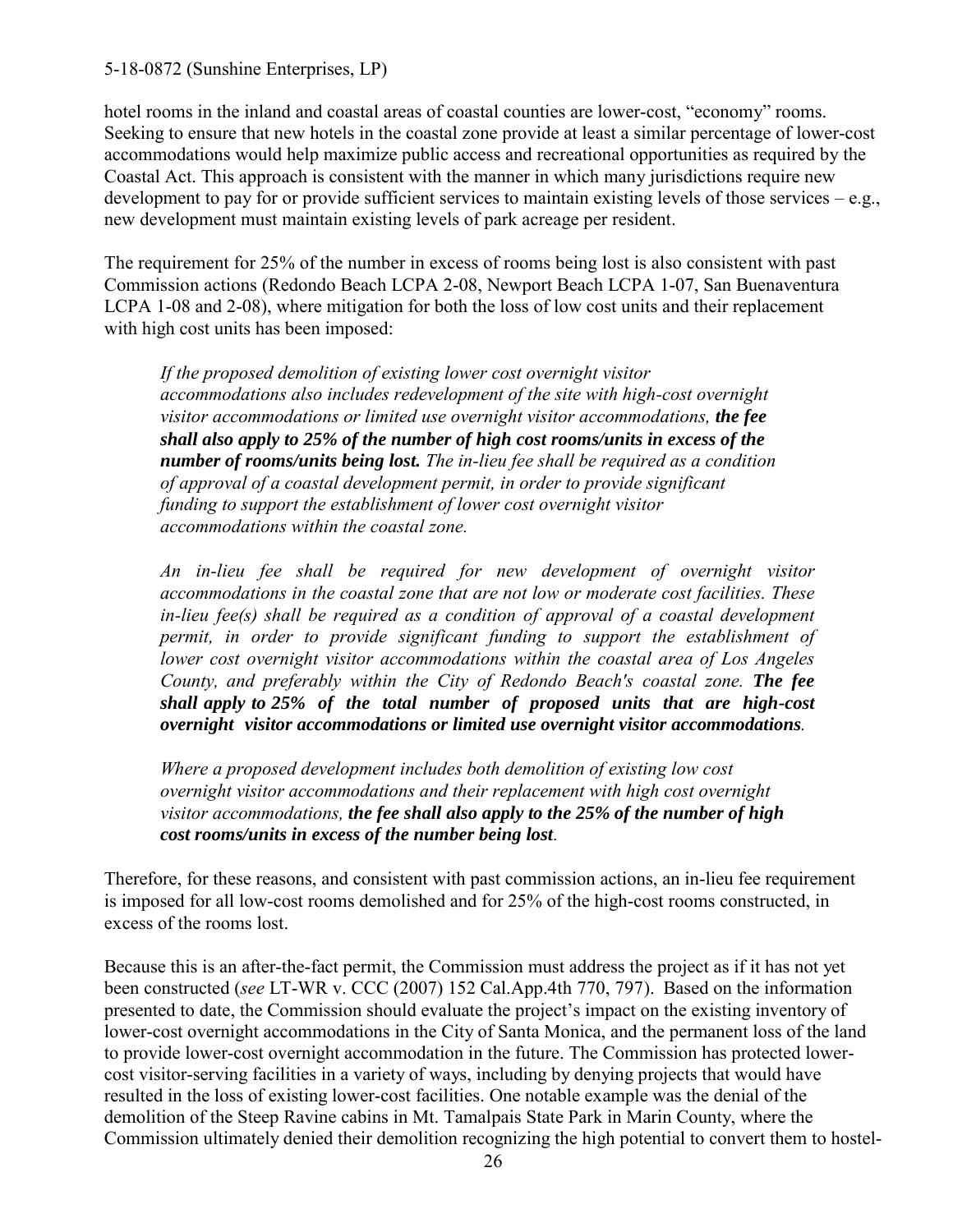type facilities in the future. In 2014, the Commission denied the demolition of a lower-cost motel in Long Beach, in part based on concerns over the loss of the existing lower-cost units (A-5-LOB-13- 0246).

The City of Santa Monica determined that 72 of the 87 rooms demolished were low-cost. Therefore, 100% of the 72 rooms demolished require mitigation at a rate of 1:1. The low-cost rooms were demolished without a Coastal Development Permit and were not replaced elsewhere in the Coastal Zone. The in-lieu mitigation fee allows for these low-cost rooms to be replaced. Thus, the project is conditioned to require the applicant to pay mitigation for 72 lower-cost hotel rooms demolished at \$100,000 per room for a total of: \$7,200,000.

Section 30213 of the Coastal Act requires that lower-cost visitor facilities be provided when feasible. When an applicant does not propose a visitor facility, like a hotel, that provides lower-cost options, then mitigation must be provided to mitigate for the failure to provide lower-cost visitor options in that facility. Thus, an in-lieu fee requirement shall apply to 25% of the 164 high-cost rooms constructed, in excess of the rooms lost, totaling 23 rooms (164-72=  $92 \times 25\% = 23$  rooms). Thus, the project is conditioned to require mitigation for 25% of the high-cost rooms in excess of the rooms lost, which is 23 rooms at \$100,000 per room, for a total of \$2,300,000. Together, the project requires in-lieu mitigation fees totaling \$9,500,000 (\$7,200,000 + \$2,300,000 = \$9,500,000). The applicant has already paid \$1,211,688 directly to the City of Santa Monica in 2013 for the in-lieu mitigation required under the City's special conditions of approval. While the City of Santa Monica required that mitigation independently of the Commission's permit conditions, the Commission accepts these funds as an "offset" to the total balance of the mitigation required only because the use of the funds under the City's ordinance is consistent with the use intent and purpose of the funds to provide for lower-cost overnight visitor accommodations elsewhere in the City. The remaining in-lieu fee required to offset the impacts to lower-cost overnight visitor-serving facilities caused by the development, minus the amount paid according to the City's condition is: \$8,288,312 (\$9,500,000 - \$1,211,688).

**Special Condition No. 7** requires the applicant to deposit the remaining in-lieu mitigation fee (totaling \$8,288,312) into an interest-bearing account prior to the issuance of the permit. The in-lieu fee shall be used to provide funding to public agencies or non-profit organizations for the provision of lower-cost overnight visitor accommodations within or in close proximity to the coastal zone, including but not limited to low cost hotel or motel accommodations, hostel accommodations, campground accommodations, or cabins. The purpose of this condition is to ensure the provision of lower-cost overnight visitor-serving accommodations, ideally ones similar to those lost (here, motel rooms), as inkind replacement is the best way to ensure that "lower cost visitor and recreational facilities" are protected, as required by Section 30213 of the Coastal Act. As such, motels, hotels, or cabins, which can be forms of lower-cost overnight visitor-serving accommodations that may be provided pursuant to Special Condition 7, are the preferred use for the mitigation funds. The in-lieu fee is necessary to mitigate adverse impacts on lower-cost overnight accommodations in the Santa Monica shoreline area. Only as conditioned can the proposed development be found to be consistent with Section 30213 of the Coastal Act.

## <span id="page-26-0"></span>**F. SCENIC AND VISUAL RESOURCES**

The following policies of the Coastal Act and the certified Land Use Plan (LUP) are applicable to the issue of public views. Section 30251 of the Coastal Act states: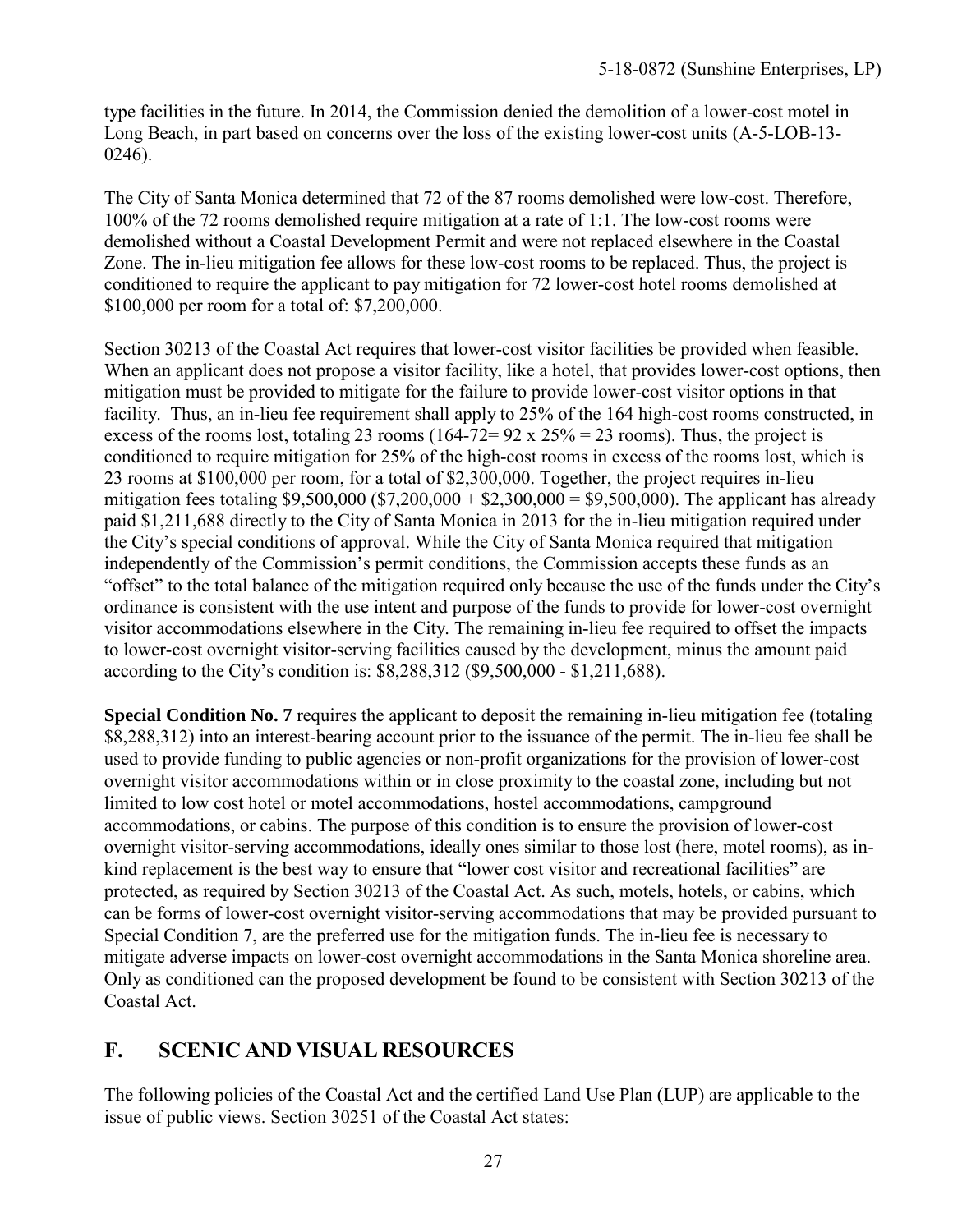*The scenic and visual qualities of coastal areas shall be considered and protected as a resource of public importance. Permitted development shall be sited and designed to protect views to and along the ocean and scenic coastal areas, to minimize the alteration of natural land forms, to be visually compatible with the character of surrounding areas, and where feasible, to restore and enhance visual quality in visually degraded areas. New development in highly scenic areas such as those designated in the California Coastline Preservation and Recreation Plan prepared by the Department of Parks and Recreation and by local government shall be subordinate to the character of its setting.*

In addition, the Santa Monica LUP, certified with suggest modifications, has a number of policies to ensure that the visual resources of the Santa Monica coastal zone are protected. The policies are as follows:

Policy 66 states in part that:

*Permitted development including public works of art shall be sited and designed to: a. protect views to and along the ocean and scenic coastal areas; b. minimize the alteration of natural landforms; and c. be visually compatible with the character of surrounding areas and restore and enhance visual quality in visually degraded areas.*

Policy 71 states:

*The City shall develop standards to assure that new development along Adelaide Drive and all other scenic corridors and designed viewing areas, as identified in the Scenic and Visual Resources Map#13, is designed and sited to be visually compatible with the character of the surrounding area, restores and enhances visual quality in visually degraded areas, and protects public views to the coast and scenic coastal areas. Public views shall mean views to the ocean from the public right of way of streets and designated public viewing areas.*

As stated, the project is located in the City's Downtown area. The certified LUP, certified in 1992, allows development in the Downtown core to a height of 6 stories, 84 feet. In 1992, the height allowed under the LUP was consistent with the City's zoning; however, since 1992, the City has reduced the height limit in the C-3 zone to four stories and 45 feet (mechanical equipment is permitted by code to exceed the height limit) and allows development in the RVC zone up to 45 feet.

The subject development is four stories, 45 feet high above existing grade, consistent with the City's zoning. The proposed project site is located between 2nd Street on the east and Ocean Avenue on the west. The project site is directly west of the Santa Monica Place shopping center and Municipal Parking Structure #8. Santa Monica Place is a downtown shopping center, which along with the outdoor Third Street Promenade, forms the City's downtown retail core. The proposed project has impact on public views, in particular, the views from the public viewing areas identified in the Scenic and Visual Resources Map #13 that designates the Third Street Promenade between Wilshire and Santa Monica Place as a Scenic Corridor. The development of viewing decks at Santa Monica Place was a specific requirement of the South Coast Regional Commission in Appeal No. A-69-76. In 1977, the Commission approved the shopping center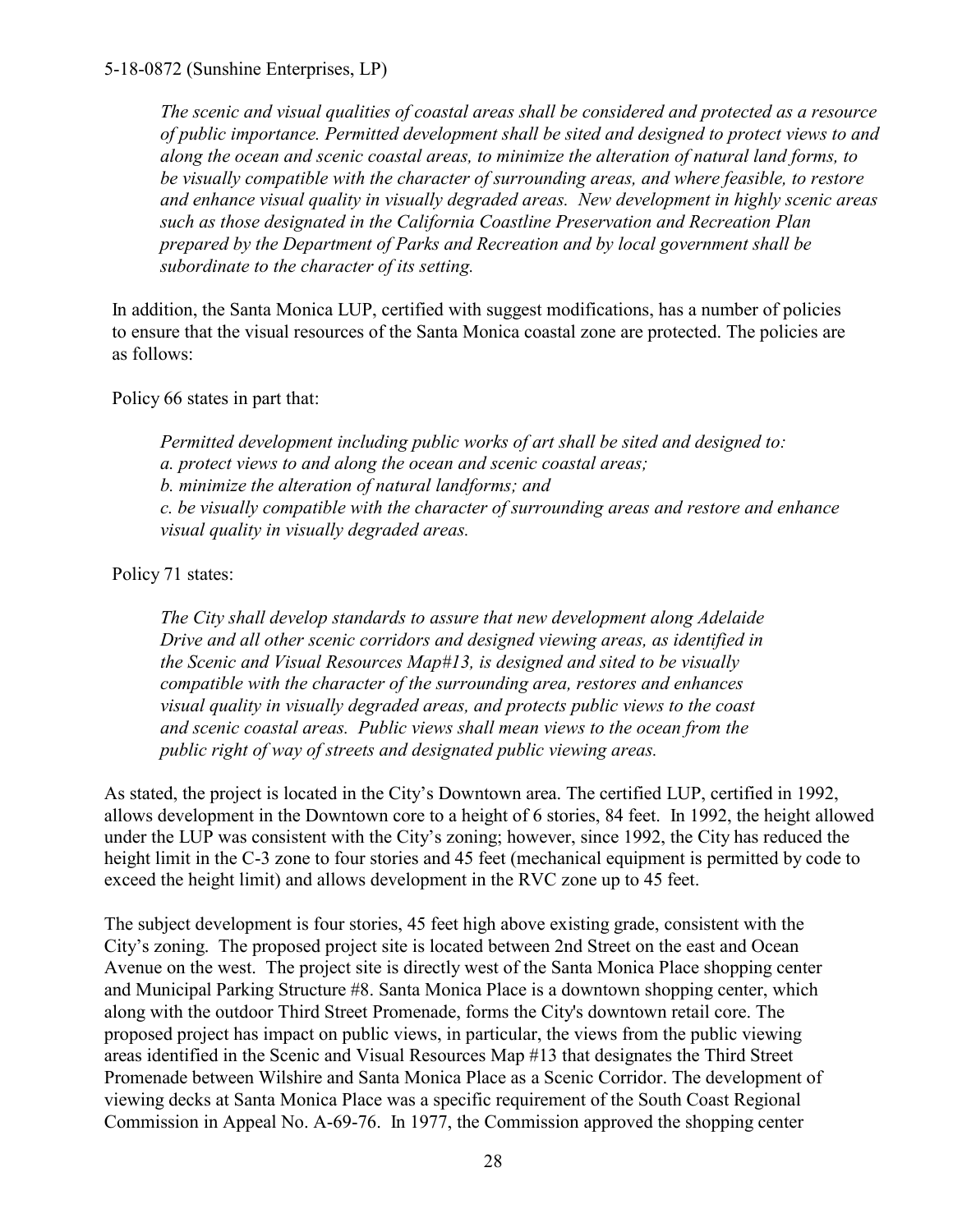(Appeal 69-76) with a number of conditions. One of the conditions required viewing decks along the western portion (Second Street) of the shopping center. The view corridor extends from the viewing deck located on the west side of Santa Monica Place shopping center along Second Street, and ranges between Colorado Avenue to the south and Broadway Avenue to the North.

During the remodel of Santa Monica Place (CDP No. 5-07-343A1) in 2007, the second floor viewing platform was found to be underutilized and was removed, but the third floor viewing platform was retained as an open public deck and was elevated an additional 3 feet to maximize public views of the ocean. The Commission found that the remaining views to the ocean from the Santa Monica Place viewing decks were not significant and the decks offered very little ocean viewing opportunities for the public due to the location of the mall, existing development and other obstructions along Second Street and Ocean Avenue. The Commission suggested that the City amend the Land Use Plan Scenic and Visual Resources map to remove the decks as public viewing decks. Some views to the ocean will be maintained from the Santa Monica Place third floor deck, but the proposed development does obstruct ocean views. A finding of the 2009 City staff report approving the Shore Hotel building indicated: *the proposed project's benefit of providing moderately priced visitor-serving lodging near the coast outweighs the loss of this diminished view.*

The applicant, in conjunction with this development, proposed the City of Santa Monica submit an LUP amendment that would revise the Scenic and Visual Resources map #13, removing the identified scenic corridors and viewing platforms from the map. The LUP amendment to alter Map #13 was not pursued by the City at that time, however the City has since undertaken an effort to comprehensively update its LUP. The draft update contains a Scenic Corridors and Vantage Points map that removes the Third Street Promenade scenic corridor and Santa Monica Place viewing platforms. Even without the guidance of the update, the 2009 CCC staff report (5-09-040) concluded that the existing views were already degraded by other development in the area and the project was therefore consistent with the Scenic and Visual resources protection policies of the Coastal Act:

*Although the City has not amended the LUP policies and map to remove the area as a viewing corridor, the standard of review is the Coastal Act and as proposed, the development will not significantly impact any scenic resources and will be visually compatible with the character of surrounding areas. Furthermore, the proposed project is designed with a public courtyard along the Ocean Avenue frontage which will provide public opportunities for coastal viewing. Therefore, the project as proposed, is consistent with Section 30251 of the Coastal Act.*

Because the City is currently in the process of developing an LCP, an LUP amendment to update Map #13 is underway. The standard of review for this development continues to be Chapter 3 of the Coastal Act. As proposed, the development will not significantly impact existing scenic resources and can be found consistent with Section 30251 of the Coastal Act.

### <span id="page-28-0"></span>**G. WATER QUALITY AND MARINE RESOURCES**

Section 30230 states:

*Marine resources shall be maintained, enhanced, and where feasible, restored. Special protection shall be given to areas and species of special biological or*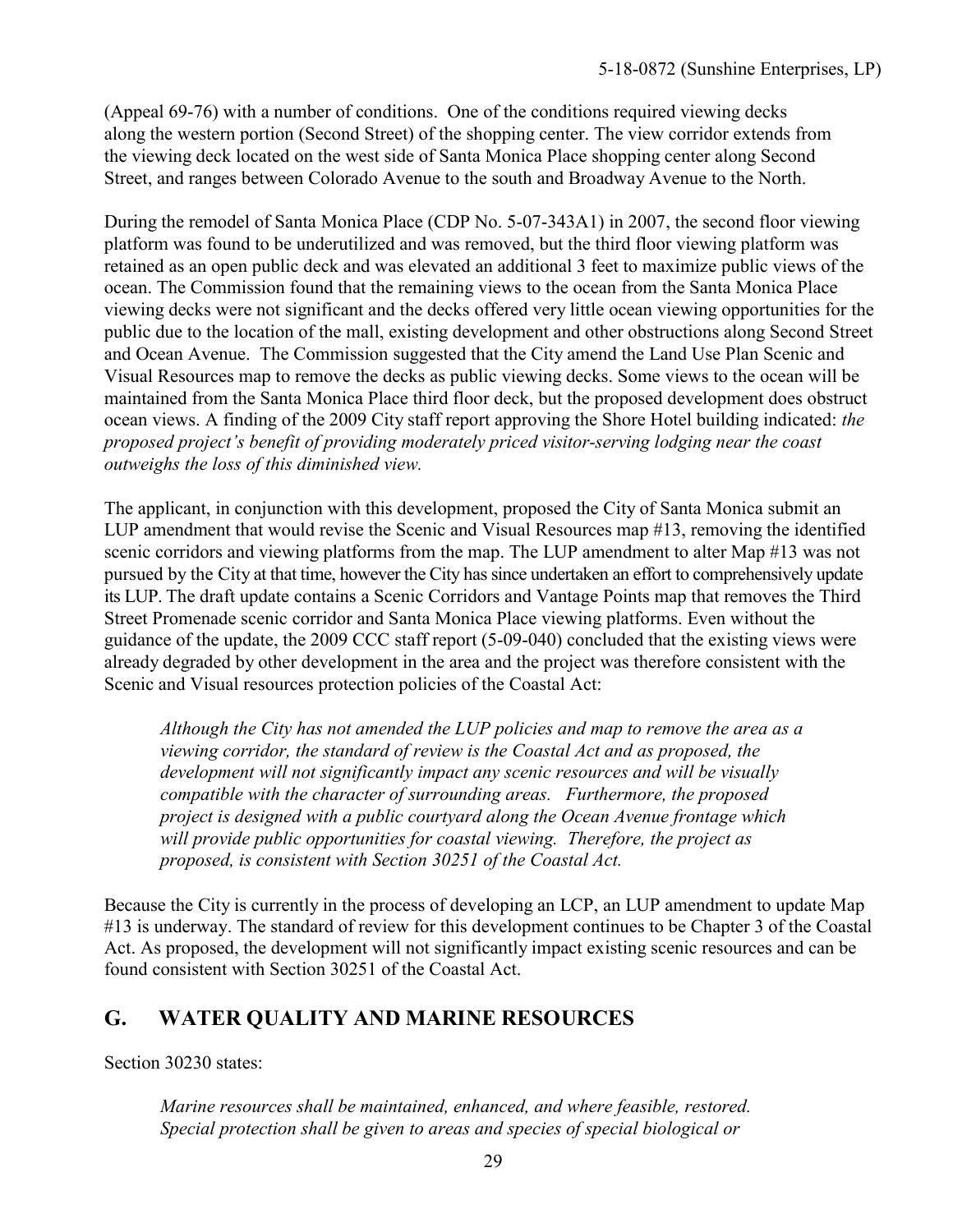*economic significance. Uses of the marine environment shall be carried out in a manner that will sustain the biological productivity of coastal waters and that will maintain healthy populations of all species of marine organisms adequate for longterm commercial, recreational, scientific, and educational purposes.*

Section 30231 states:

*The biological productivity and the quality of coastal waters, streams, wetlands, estuaries, and lakes appropriate to maintain optimum populations of marine organisms and for the protection of human health shall be maintained and, where feasible, restored through, among other means, minimizing adverse effects of waste water discharges and entrainment, controlling runoff, preventing depletion of ground water supplies and substantial interference with surface water flow, encouraging waste water reclamation, maintaining natural vegetation buffer areas that protect riparian habitats, and minimizing alteration of natural streams.*

The proposed project poses a potential source of pollution due to contaminated runoff from the proposed parking lot and other hardscape. The City, to mitigate potential impacts of development, has adopted an Urban Runoff Ordinance. The ordinance requires projects to incorporate best management practices with extensive recommendations and measures to reduce or prevent contaminants from running off the site. The City requires all new development to achieve twenty- percent reduction of the projected runoff for the site and the use of oil and water separators or clarifiers to remove petroleumbased contaminants and other pollutants. Furthermore, the City has a state-of-the-art stormwater treatment facility that treats all dry weather storm runoff. Runoff from all new development is directed to existing stormdrains, which direct stormwater to the treatment facility.

Coastal Commission water quality staff has previously reviewed the City of Santa Monica's water quality standards for similar projects and have determined that the City's standards are consistent with standards imposed by the Commission. However, unlike previous Commission approved projects, this proposed project involved a significant amount of excavation. A potential water quality problem can result from excavation for the underground parking garage. Based on test borings, groundwater was found at depths of approximately 55-1/2 to 57 feet below grade. The proposed subterranean structure is at a depth of approximately 36-39 feet below grade. The Geotechnical Engineering Investigation, prepared by Geotechnologies, Inc. states that groundwater would unlikely be encountered during excavation. If groundwater is to be pumped during construction, a National Pollution Discharge Elimination System (NPDES) permit or a sanitary sewer discharge permit will be obtained from the Regional Water Quality Control Board or the Sanitary District.

To ensure that the dewatering did not adversely impact water quality by introducing sediments or other contaminants into coastal waters, via the storm drain, the applicant submitted a letter from the Contracted Engineer during excavation of the site dated October 28, 2014 confirming that during construction and post-construction, filters were installed on all dewatering pumps and sump pumps and complied with the State of California Regional Water Quality Control Board requirements and the City of Santa Monica Water Resources Program. The Commission, therefore, finds that, as proposed the development will be consistent with Section 30230 and 30231 of the Coastal Act.

## <span id="page-29-0"></span>**H. HAZARDS**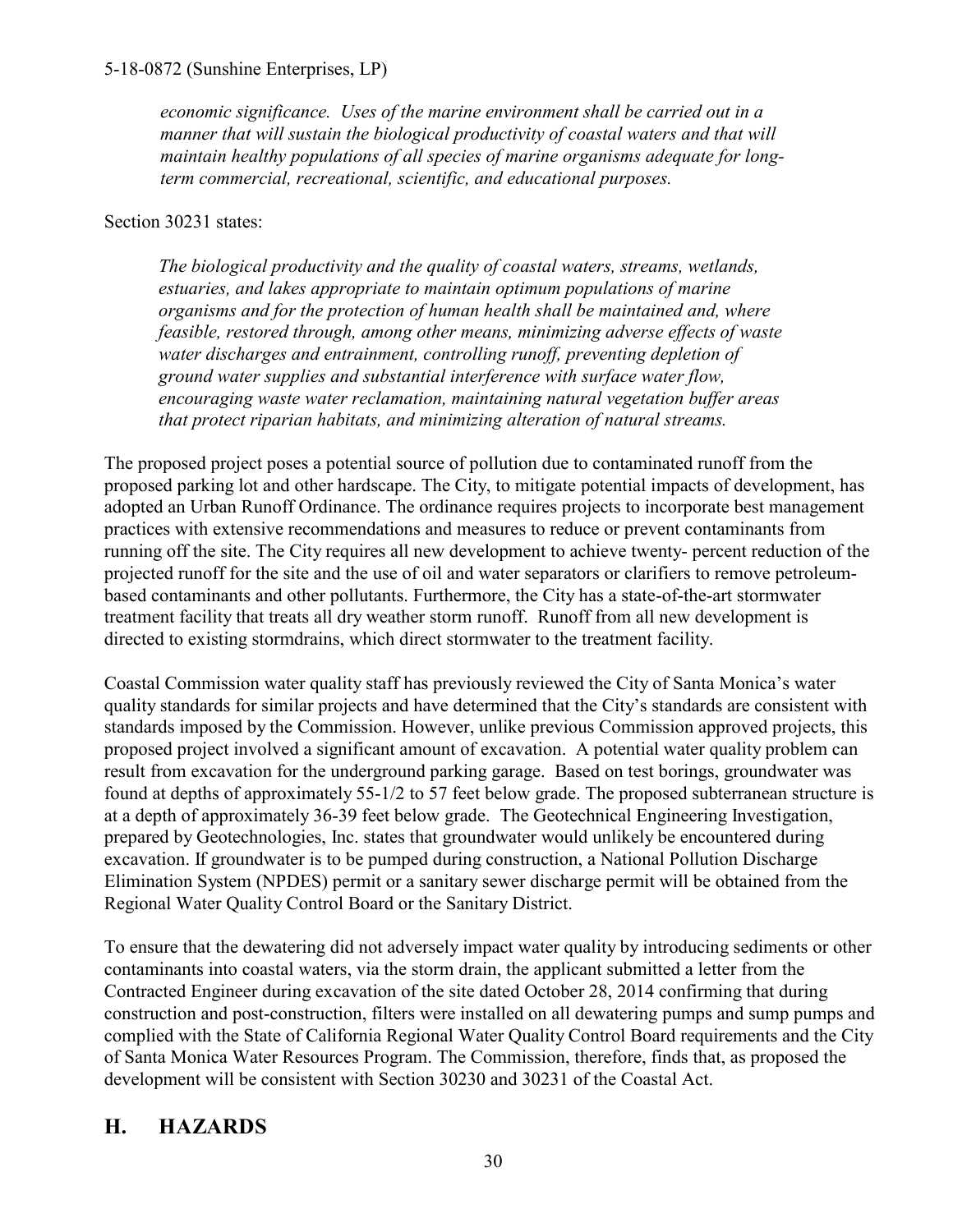Section 30253 of the Coastal Act states in part:

*New development shall do all of the following:*

*(a) Minimize risks to life and property in areas of high geologic, flood, and fire hazard.*

*(b) Assure stability and structural integrity, and neither create nor contribute significantly to erosion, geologic instability, or destruction of the site or surrounding area or in any way require the construction of protective devices that would substantially alter natural landforms along bluffs and cliffs.*

According to the EIR and Environmental Assessment Report prepared by the applicant's consulting Geotechnical engineer, the project site is located over the Lakewood Formation. The Lakewood formation consists of terraces and old dune deposits made up of gravel, sand, silty sand, silt, and clay and have a uniform thickness of approximately 200-300 feet throughout the City.

The report states that there are no known faults in the immediate area. The closest fault, the south branch of the Santa Monica fault is approximately 7,000 feet to the north. According to the report the potential of ground rupture from fault displacement is considered very low due the distance of the fault from the project site. Furthermore, the site is located outside of the liquefaction zone, based on the "Seismic Hazard Zones" map issued by the State of California. According to the EIR, the project site is considered as having medium susceptibility to liquefaction, due to a combination of underlying alluvial soils, ground water levels, and the potential for strong ground shaking.

The report concludes that development of the site is feasible from a geotechnical engineering viewpoint provided its recommendations are incorporated into the design. Recommendations include foundation design and construction. To ensure that the recommendations made by the consultants were implemented during construction, the applicant submitted a letter from the Geotechnical Engineer dated January 13, 2010 confirming all recommendations were incorporated into the final building. The Commission, therefore, finds that as proposed the development is consistent with Section 30253 of the Coastal Act.

# <span id="page-30-0"></span>**I. DEED RESTRICTION**

To ensure that any prospective future owners of the property are made aware of the applicability of the conditions of this permit, the Commission imposes **Special Condition No. 3**, which requires that the property owner record a deed restriction against the property, referencing all of the above Special Conditions of this permit and imposing them as covenants, conditions and restrictions on the use and enjoyment of the Property. Thus, as conditioned, this permit ensures that any prospective future owner will receive notice of the restrictions and/or obligations imposed on the use and enjoyment of the land in connection with the authorized development, including the risks of the development and/or hazards to which the site is subject, and the Commission's immunity from liability.

# <span id="page-30-1"></span>**J. INDEMNIFICATION**

Coastal Act section 30620(c)(1) authorizes the Commission to require applicants to reimburse the Commission for expenses incurred in processing CDP applications. *See also* 14 C.C.R. § 13055(g).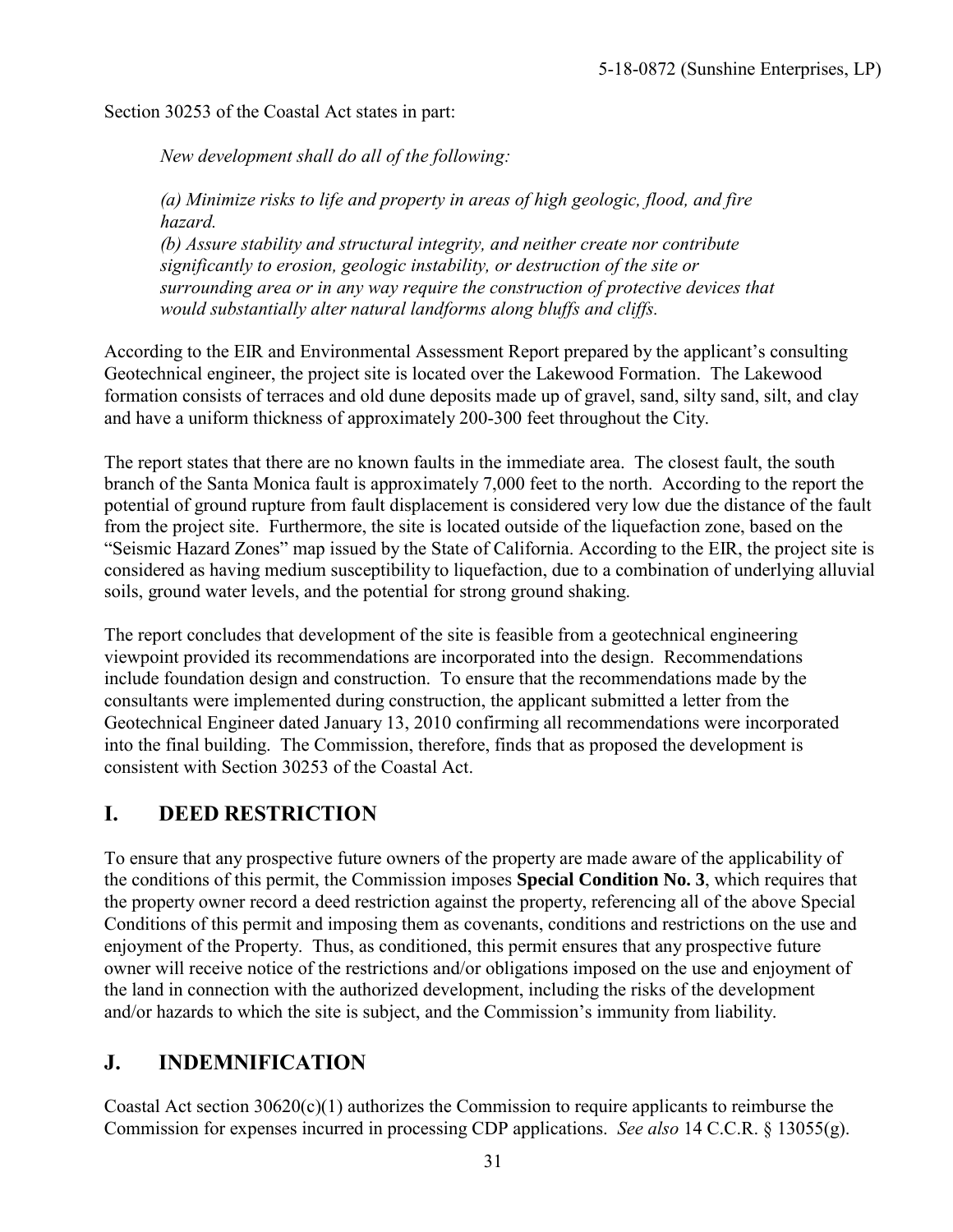Thus, the Commission is authorized to require reimbursement for expenses incurred in defending its action on the pending CDP application. Therefore, consistent with Section 30620(c), the Commission imposes **Special Condition 2**, requiring reimbursement of any costs and attorney fees the Commission incurs "in connection with the defense of any action brought by a party other than the Applicant/Permittee challenging the approval or issuance of this permit."

# <span id="page-31-0"></span>**K. LOCAL COASTAL PROGRAM**

Section 30604 (a) of the Coastal Act states:

*Prior to certification of the Local Coastal Program, a Coastal Development Permit shall be issued if the issuing agency, or the Commission on appeal, finds that the proposed development is in conformity with the provisions of Chapter 3 (commencing with Section 30200) of this division and that the permitted development will not prejudice the ability of the local government to prepare a local coastal program that is in conformity with the provisions of Chapter 3 (commencing with Section 30200).*

Coastal Act section 30604(a) states that, prior to certification of a local coastal program (LCP), a coastal development permit can only be issued upon a finding that the proposed development is in conformity with Chapter 3 of the Act and that the permitted development will not prejudice the ability of the local government to prepare an LCP that is in conformity with Chapter 3. In August 1992, the Commission certified, with suggested modifications, the land use plan portion of the City of Santa Monica's Local Coastal Program, excluding the area west of Ocean Avenue and Neilson way (Beach Overlay District). On September 15, 1992, the City of Santa Monica accepted the LUP with suggested modifications.

As conditioned, the proposed development is consistent with Chapter 3 of the Coastal Act. Approval of the project, as conditioned, will not prejudice the ability of the local government to prepare an LCP that is in conformity with the provisions of Chapter 3 of the Coastal Act.

# <span id="page-31-1"></span>**L. CALIFORNIA ENVIRONMENTAL QUALITY ACT (CEQA)**

Section 13096 of the Commission's regulations requires Commission approval of Coastal Development Permit applications to be supported by a finding showing the application, as conditioned by any conditions of approval, to be consistent with any applicable requirements of the California Environmental Quality Act (CEQA). Section 21080.5(d)(2)(A) of CEQA prohibits a proposed development from being approved if there are feasible alternatives or feasible mitigation measures available, which would substantially lessen any significant adverse effect which the activity may have on the environment.

As conditioned, there are no feasible alternatives or additional feasible mitigation measures available that would substantially lessen any significant adverse effect that the activity may have on the environment. Therefore, the Commission finds that the proposed project, as conditioned to mitigate the identified impacts, is the least environmentally damaging feasible alternative and can be found consistent with the requirements of the Coastal Act to conform to CEQA.